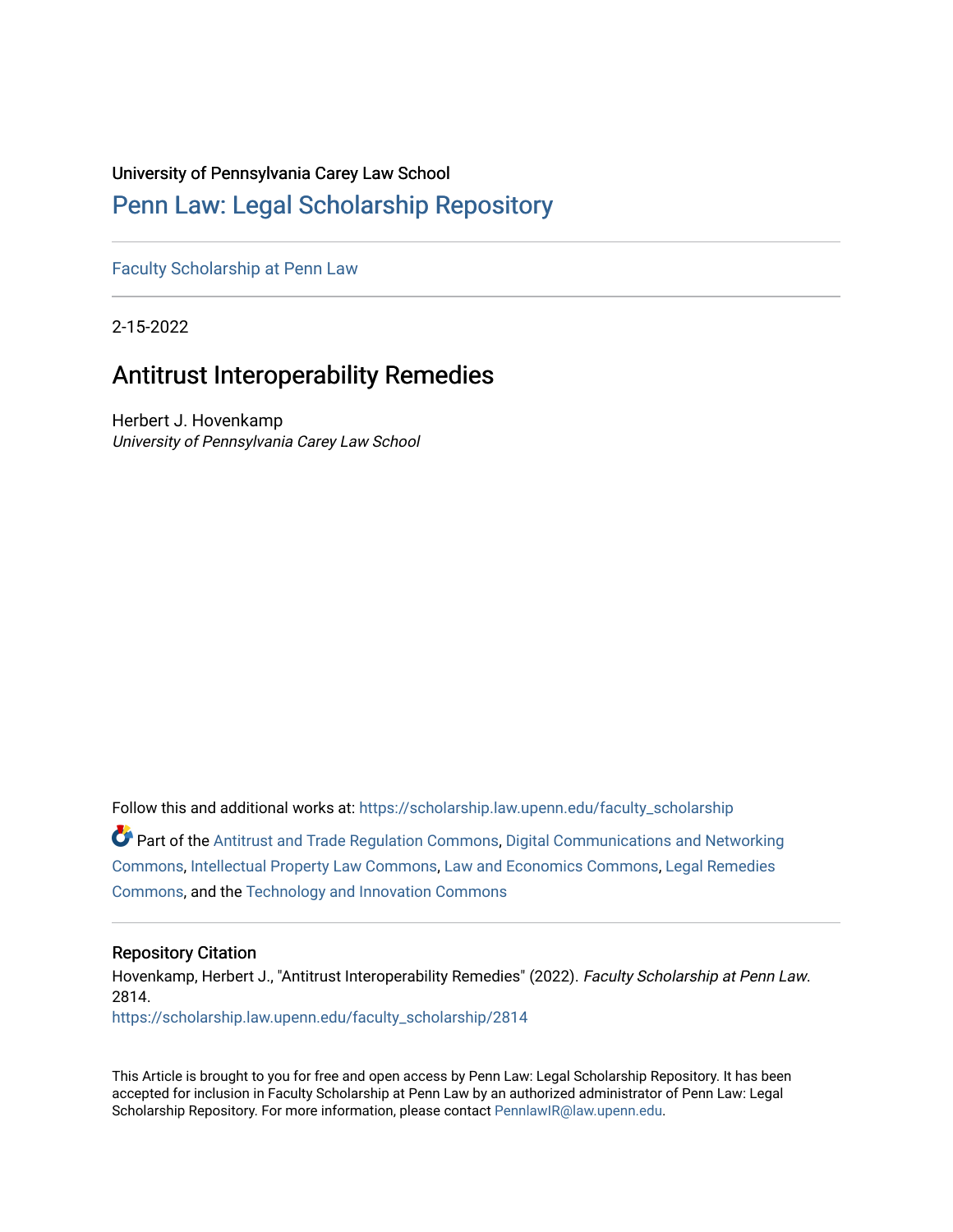#### **ANTITRUST INTEROPERABILITY REMEDIES**

Herbert Hovenkamp\*

#### **Introduction**

Among the most important developments in antitrust this decade are the competitive problems posed by large digital platforms. The most frequently mentioned candidates are Alphabet (Google), Amazon, Apple, and Meta (Facebook). Many others should be on this list but have managed to avoid most of the attention. Among them are Microsoft, which is bigger than three of the four principal targets, $<sup>1</sup>$  and</sup> other two-sided digital platforms including Uber and eBay. Equally large traditional retailers like WalMart have escaped notice as well, even though they engage in many of the same practices. Indeed, to the extent their customers have less mobility, the same practices are more harmful in brick-and-mortar stores. For example, if WalMart engages in "self-preferencing" of house brands the customer can escape only by driving to a different store. If Amazon does the same thing the customer can typically flee with a mouse click.

This essay sidesteps most of the interesting questions about whether the platforms have done anything unlawful. Rather, it assumes that they have and focuses on the appropriate remedy. One of the most frequently mentioned remedies in the general press or

<sup>\*</sup> James G. Dinan University Professor, Univ. of Pennsylvania Carey Law School and the Wharton School. Thanks to Alezeh Rauf and Molly Zhang for research assistance.

<sup>&</sup>lt;sup>1</sup>See<https://companiesmarketcap.com/> (continuously updated ranking of firms by market cap). Among tech firms the ranking is Apple, Microsoft, Alphabet, Amazon, Tesla, Meta). Meta's (Facebook's) position reflects a steep decline in shareholder value that occurred in early February, 2022).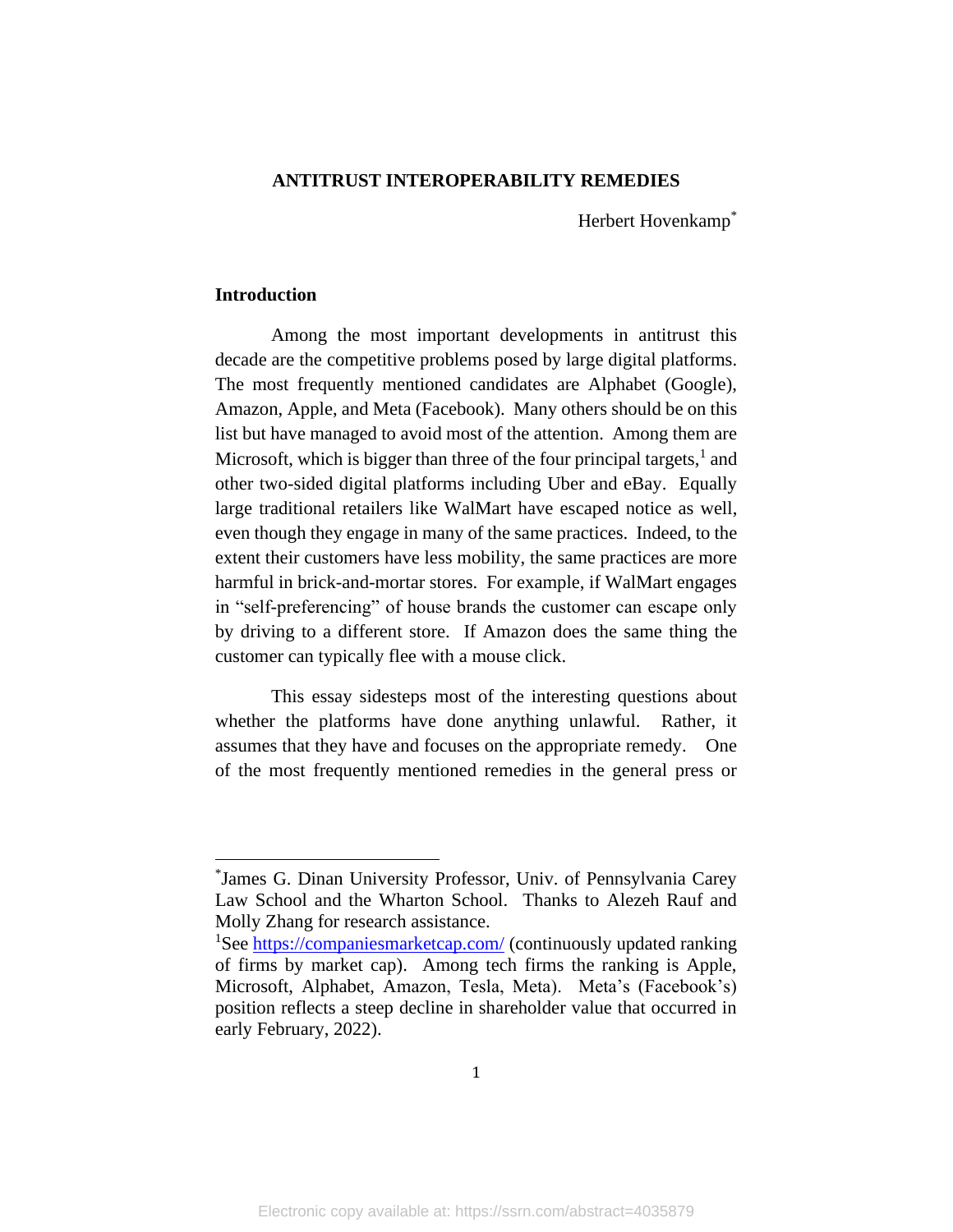occasionally by politicians or interest groups is "breakup,"<sup>2</sup> often given without much detail about what that entails or how it should be accomplished. The other obvious remedies are prohibitory or mandatory injunctions, as well as damages in cases brought by private plaintiffs.

Compelled interoperability is also a promising remedy that can solve many competition problems without interfering unnecessarily with the structures that make digital platforms attractive and that have contributed so much to economic growth. Because of the wide variety of structures and business models for big tech, "interoperability" must be defined broadly. It can realistically include everything from "dynamic" interoperability that requires real time sharing of data and operations, to "static" interoperability which requires portability but not necessarily real time interactions. Also included are the compelled sharing of productive assets, most frequently intellectual property rights. The best way to think about interoperability remedies is broadly.<sup>3</sup> Designing such remedies requires identification of the particular structures or practices that are making these markets less competitive than they might be. As developed below, interoperability is not the best remedy in all situations, nor even for all of those that involve digital platforms.<sup>4</sup>

[https://papers.ssrn.com/sol3/papers.cfm?abstract\\_id=3859441.](https://papers.ssrn.com/sol3/papers.cfm?abstract_id=3859441)

 ${}^{2}E.g.,$  Senator Elizabeth Warren, "It's Time to Break Up Amazon, Google and Facebook "Medium (March 8, 2019).

[https://medium.com/@teamwarren/heres-how-we-can-break-up-big](https://medium.com/@teamwarren/heres-how-we-can-break-up-big-tech-9ad9e0da324c)[tech-9ad9e0da324c.](https://medium.com/@teamwarren/heres-how-we-can-break-up-big-tech-9ad9e0da324c) *See also* ZEPHYR TEACHOUT, BREAK 'EM UP: RECOVERING OUR FREEDOM FROM BIG AG, BIG TECH, AND BIG MONEY (2020). For a good critique, *see* Maham Usman, *Breaking up Big Tech: Lessons from AT&T*, 170 UNIV. PA. L. REV. (2021) (forthcoming), available at a sample at  $\alpha$ 

<sup>3</sup> *See, e.g*., JOHN PALFREY AND URS GASSER, INTEROP: THE PROMISE AND PERILS OF HIGHLY INTERCONNECTED SYSTEMS 5 (2012) (defining interoperability as the "ability to transfer and render useful data and other information across systems, applications, or components.").

<sup>4</sup> *See* discussion *infra*, text at notes \_\_.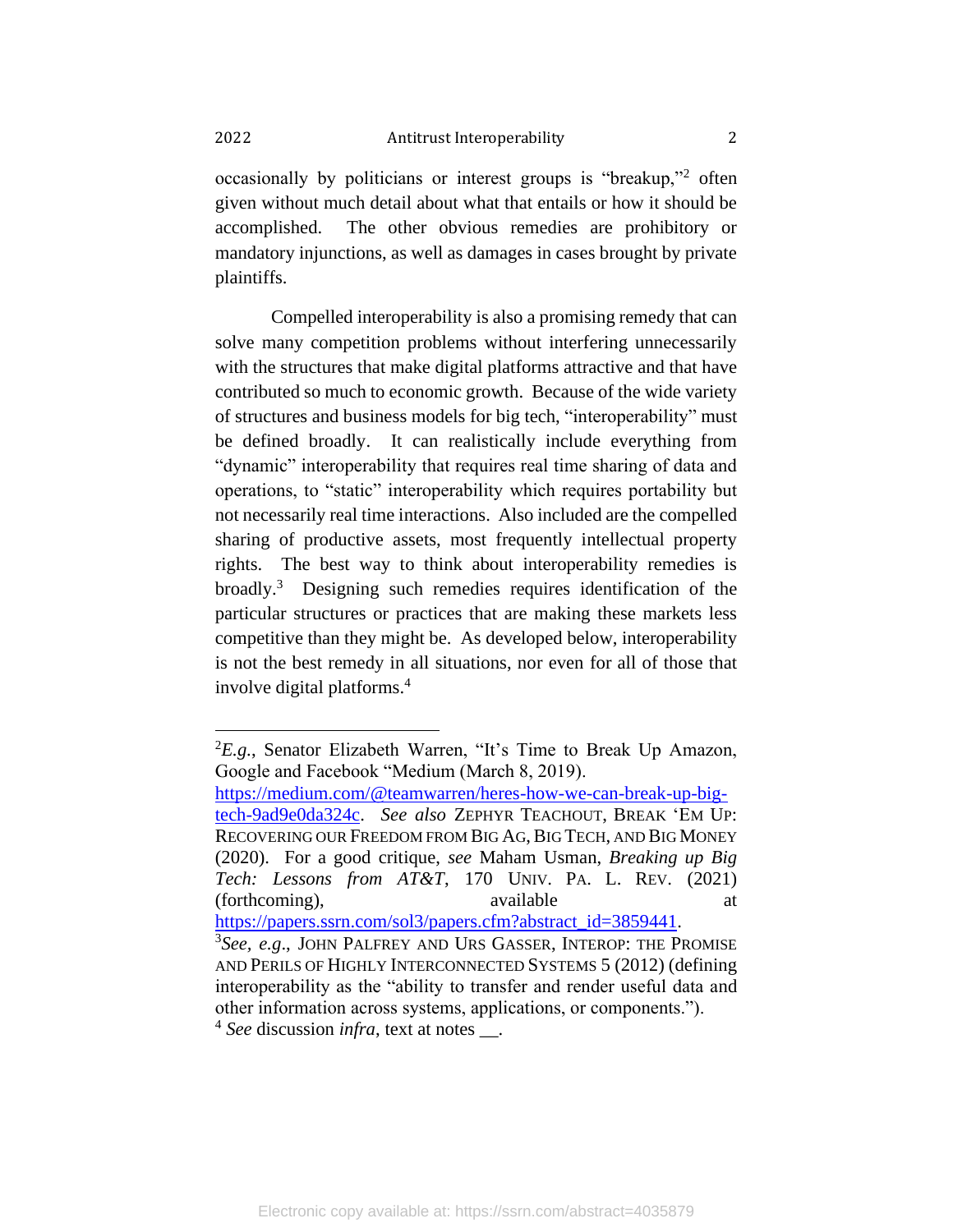Approaches to antitrust remedies should begin with one important principle, which is that a productive asset presumptively has the size and shape that it has because of market forces, including consumer choice. "Shape" here refers not merely to a firm's horizontal size, but also to the extent of its vertical integration or operations in collateral markets.<sup>5</sup> Simply breaking up a firm without examining the reasons for its size and shape will do more harm than good. A promising approach in some cases is creation of a "commons" or other institutional mechanism that permits an asset to be shared. For example, we might be able to keep a network intact but force competition within it. For example, no one would advocate for a breakup of the telephone system into discrete networks unable to communicate with one another. Here, an interoperability decree

The discussion here assumes that an antitrust violation has been found. As a result, the remedy can be fashioned by a court's equity power in the context of litigation. Once an antitrust violation is found the court's equity powers are very broad, falling mainly under the government's broad authority to "prevent and restrain" antitrust violations. 7 In addition, Congress and perhaps even state or local governments have the power to mandate interoperability legislatively, without the need for proof of an antitrust violation.

created the benefits of competition on a single unified network. 6

Interoperability remedies are a form of injunction. They are not structural because of themselves they do not force the divestiture, or spin-off, of any productive asset. They do require sharing of some information. Occasionally an interoperability remedy is also structural. For example, the consent decree that broke up the AT&T telephone

6 *See* discussion *infra*, text at notes \_\_.

<sup>&</sup>lt;sup>5</sup>GEORGE E. HALE AND ROSEMARY D. HALE, MARKET POWER: SIZE AND SHAPE UNDER THE SHERMAN ACT (1958).

<sup>7</sup> 15 U.S.C. §25 (2018). On the scope of this power, *see* Herbert Hovenkamp, *Antitrust Harm and Causation*, WASH. UNIV. L. REV. (2022) (forthcoming), available at [https://papers.ssrn.com/sol3/papers.cfm?abstract\\_id=3771399.](https://papers.ssrn.com/sol3/papers.cfm?abstract_id=3771399)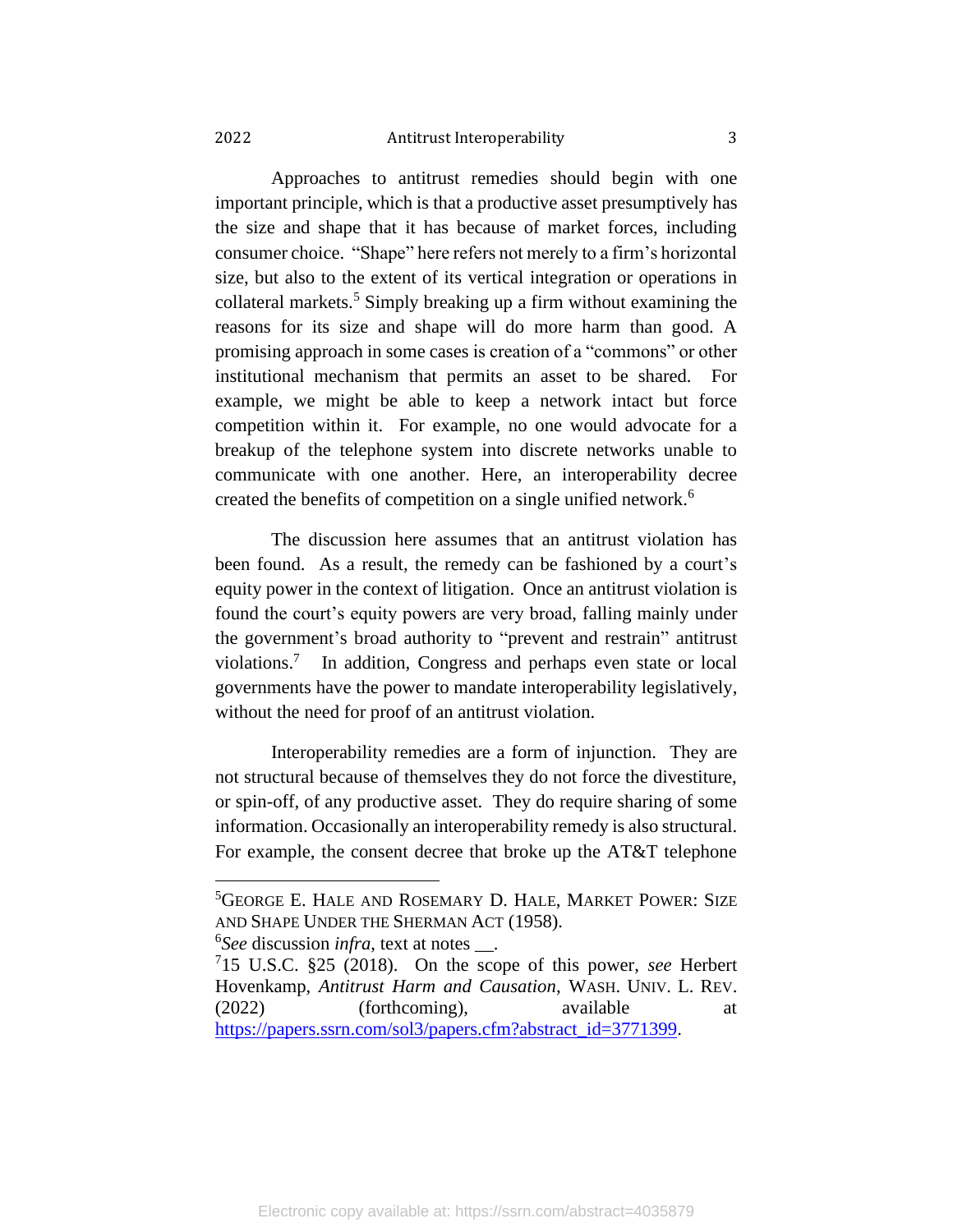system in the early 1980s divided AT&T into seven regional operating systems, separating them from AT&T's long distance division, and also from Western Electric, its manufacturer and supplier of instruments.<sup>8</sup> However, the decree also required the individual pieces of the old Bell system to interconnect with one another as well as with new competitors. This interconnection requirement was subsequently enacted into the 1996 Telecommunications Act, compelling the regional firms to interconnect with all other provides "at any technically feasible point within the carrier's network,"<sup>9</sup> and providing operational quality at least as good as that offered by the primary carrier itself.<sup>10</sup> Today these interconnection requirements are imposed by the Telecom Act and not by the antitrust laws. $^{11}$ 

In retrospect, the interoperability requirements of the AT&T remedy were more significant and much more successful than the structural breakups were. Many of the spun-off regional operating systems have merged back with each other and even with  $AT&T.^{12}$  In any event, it is not obvious that having multiple regional firms makes the system work any better. Firms in different geographic markets

<sup>&</sup>lt;sup>8</sup>United States v. AT&T Co., 552 F. Supp. 131, 141-42 & n.42 (D.D.C. 1982), *aff'd sub nom.* Maryland v. United States, 460 U.S. 1001 (1983).

 $947$  U.S.C. §251 (c) (2)(B).

 $^{10}Id.$ , §251 (c)(2)(C).

<sup>11</sup>*See* Verizon Comm'ns v. Law Offices of Curtis V. Trinko, LLC, 540 U.S. 398 (2004) (declining to find an antitrust violation when the local exchange carriers violated interconnection obligations contained in the Telecommunications Act).

<sup>&</sup>lt;sup>12</sup>Bell Atlantic, NYNEX, and later GTE formed Verizon; SBC and Pacific Telesis merged in 1997, and SBC and Ameritech in 1999; SBC acquired AT&T; US West acquired by Qwest in 2000. *See* Jim Chen, *The Magnificent Seven: American Telephony's Deregulatory Shootout*, 50 HASTINGS L.J. 1503 (1999). The developments are also recounted briefly in *Bell Atlantic Corp. History*, available at [http://www.fundinguniverse.com/company-histories/bell-atlantic](http://www.fundinguniverse.com/company-histories/bell-atlantic-corporation-history/)[corporation-history/.](http://www.fundinguniverse.com/company-histories/bell-atlantic-corporation-history/)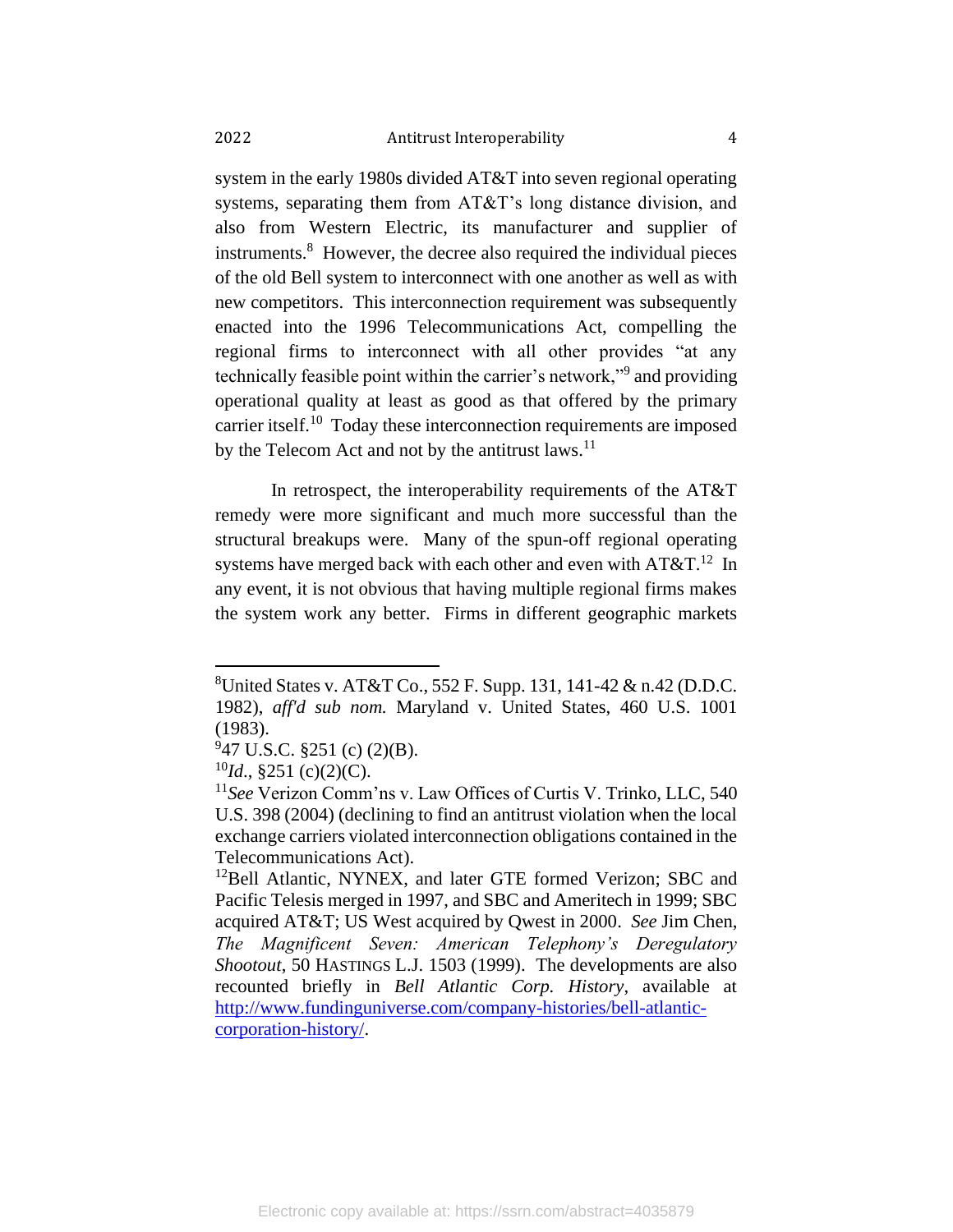ordinarily do not compete much with one another.<sup>13</sup> Interconnection, however, is another matter. Today much of the telephone system is highly competitive even as it is interactive. The biggest threat to it comes from permissive merger decisions.<sup>14</sup>

In other cases, interoperability simply requires firms to share data, operations, or some significant asset.<sup>15</sup> The requested remedy

 $13$ Indeed, the theory of the litigation in Bell Atlantic Corp. v. Twombly, 550 U.S. 544 (2007), was that, although the distinct regional operating systems had the legal right to compete with one another, in fact they had not done so, allegedly as a result of an anticompetitive agreement. The Court rejected the agreement claim.

<sup>14</sup>*E.g*., New York v. Deutsche-Telekom AG, 439 F.Supp.3d 179 (S.D.N.Y. 2020) (rejecting state challenge to merger of T-Mobile and Sprint).

<sup>&</sup>lt;sup>15</sup>The variety of situations addressed in antitrust cases include United States v. Associated Press, 52 F. Supp. 362 (S.D.N.Y. 1943), *aff'd* 326 U.S. 1 (1945) (requiring AP to remove bylaws that allowed its members to block membership applications, enabling broader news sharing among newspapers); United States v. Terminal Railroad, 224 U.S. 383 (1912) (ordering railroad terminal venture to share its facilities); United States v. Microsoft Corp, 253 F.3d 34 (D.C. Cir. 2001) (effectively requiring Microsoft to permit rival internet browsers to work on its operating system); Image Tech. v. Kodak, 125 F.3d 1195 (9th Cir. 1997) (requiring Kodak to sell aftermarket photocopier parts to competing service providers). *See also* Epic Games v. Apple, 4:20 cv-05640, 2021 WL 4128925 (N.D. Cal. Sept. 10, 2021) (rejecting Epic Games' request to abolish Apple's restrictions on iOS app distribution and in-app payment processing to allow for third-party app stores on iOS); New York v. Microsoft Corp., 224 F.Supp.2d 76, 172 (D.D.C. 2002) (requiring Microsoft to disclose information so that non-Windows servers could operate on Windows systems); *In re* Intel Corp., 128 F.T.C. 213 (1999) (requiring Intel to share technical information with rivals). *See* Spencer Weber Waller, *The Past, Present, and Future of Monopolization Remedies*, 76 Antitrust L.J. 11 (2009) (arguing that information and disclosure, access and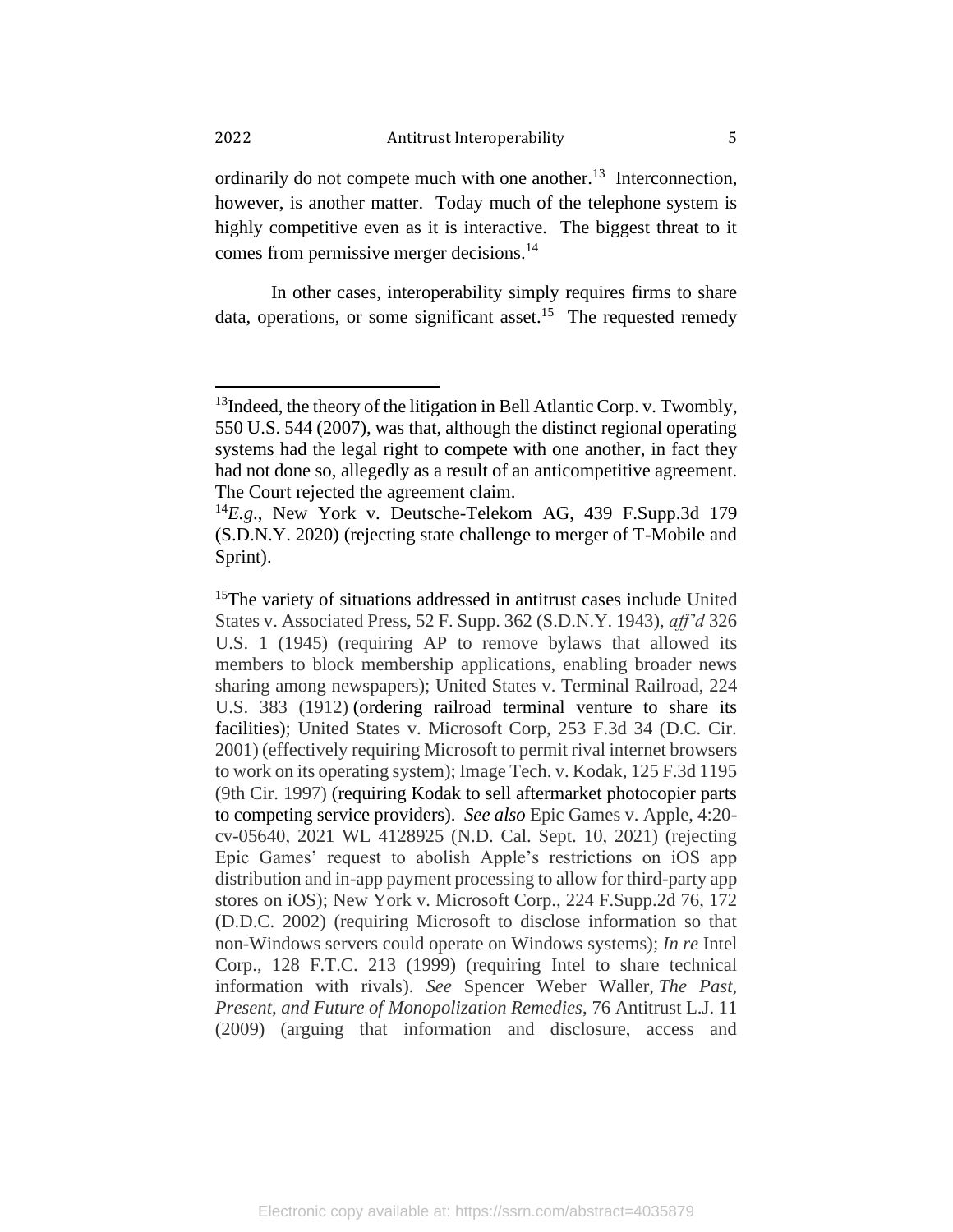that the court rejected in the *Epic Games* antitrust case would have required Apple to make its platform available to competing app sellers that were not bound by Apple's commissions.<sup>16</sup>

The domain and usefulness of interoperability remedies are determined by considering two issues. The first is identification of the asset for which interoperability is preferred to a breakup or other antitrust remedy. The second concerns the administration of the decree.

#### **The Case for Interoperability Remedies**

Interoperability remedies are worth considering when a structural breakup will make a certain asset or plant less valuable but competition among individual providers is desirable. In order to achieve both of these things, an interoperability remedy preserves the structure of physical assets but requires competition in their operation or management. Instead of breaking up the asset we create one of two alternatives. One is a situation in which rivals operate an asset jointly, but in a way that incentivizes them to compete rather than collude. The other is to mandate the sharing of data or communications in a way that permits individually owned assets to be integrated into a single network, whose network effects can then be aggregated over the full

interoperability should be key components of future monopolization litigation remedies, citing *Microsoft* and *Intel* as examples).

 $^{16}$ Epic Games, Inc. v. Apple, Inc., F.Supp.3d , 2021 WL 4128925 (N.D.Cal. Sep. 10, 2021) (refusing to find antitrust violation, and thus rejecting requested relief that would require Apple to permit multi-platform payment processors). See the complaint, 2020 WL 12623035 (N.D. Cal. Aug. 13, 2020), ¶16 ("But for Apple's illegal restraints, Epic would provide a competing app store on iOS devices, which would allow iOS users to download apps in an innovative, curated store and would provide users the choice to use Epic's or another third-party's in-app payment processing tool.").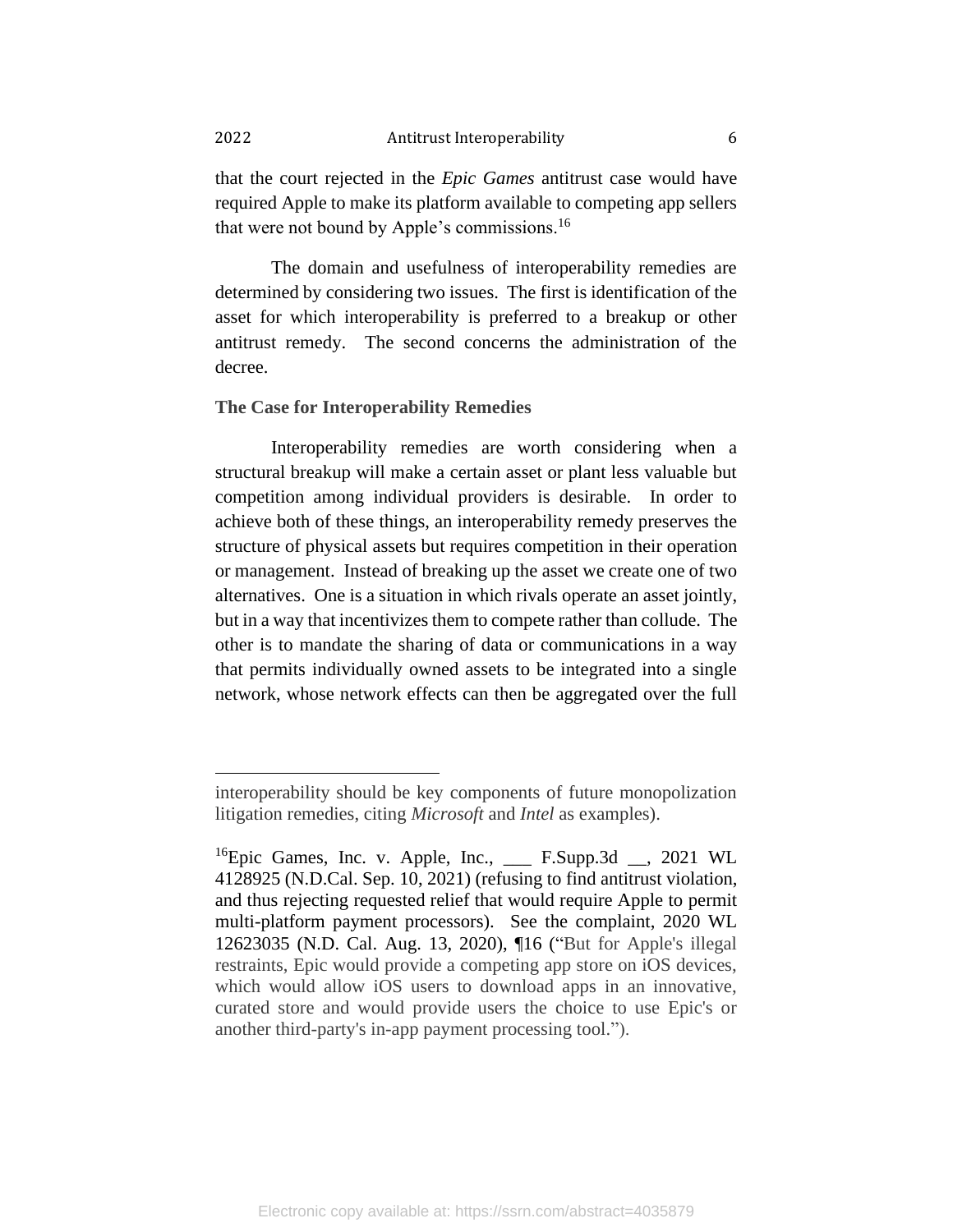range of users. The history of both antitrust policy<sup>17</sup> and IP licensing practices<sup>18</sup> provides a wealth of instances.

Interoperability remedies are particularly attractive in two broad but interrelated sets of cases. The first one occurs when the asset in question is a "winner take all" market – that is, a natural monopoly or at least something that is subject to substantial economies of scale or scope. The second occurs when the market is subject to significant network effects that give larger networks important advantages over smaller ones. In both situations breakups are undesirable. They either increase firms' costs, make it significantly less attractive to customers or other users, or a combination of both. To the extent that these outcomes are undesirable they are also unstable, because future competition will either force them to change or else drive them from the market. For example, if output is undifferentiated a winner-takeall market has an equilibrium of one firm.<sup>19</sup> If there are two firms in such a market, each will be inefficiently small. Further, the larger one will have cost advantages over the smaller one. Such markets move naturally to either collusion or monopoly.

In order to be effective, an interoperability remedy must decentralize control over price and output, placing them in the hand of competitors. Some networks, such as the current phone system, largely satisfy this requirement. Each participant sets its own price, but they cannot lawfully collaborate on a price for the network itself. Price fixing is a problem to be watched, but as long as sellers' prices

<sup>17</sup>Herbert Hovenkamp, *Antitrust and Platform Monopoly*, 130 YALE L.J. at 1952, 2021-2031 (2021).

<sup>18</sup>*See* CHRISTINA BOHANNAN & HERBERT HOVENKAMP, CREATION WITHOUT RESTRAINT: PROMOTING LIBERTY AND RIVALRY IN INNOVATION 325-364 (2012).

<sup>19</sup>*See* Paul L. Joskow, *Regulation of Natural Monopoly*, Ch., 16, pp. 1227-1348, in HANDBOOK OF LAW AND ECONOMICS (A. Mitchell Polinsky & Steven Shavell, eds., 2007).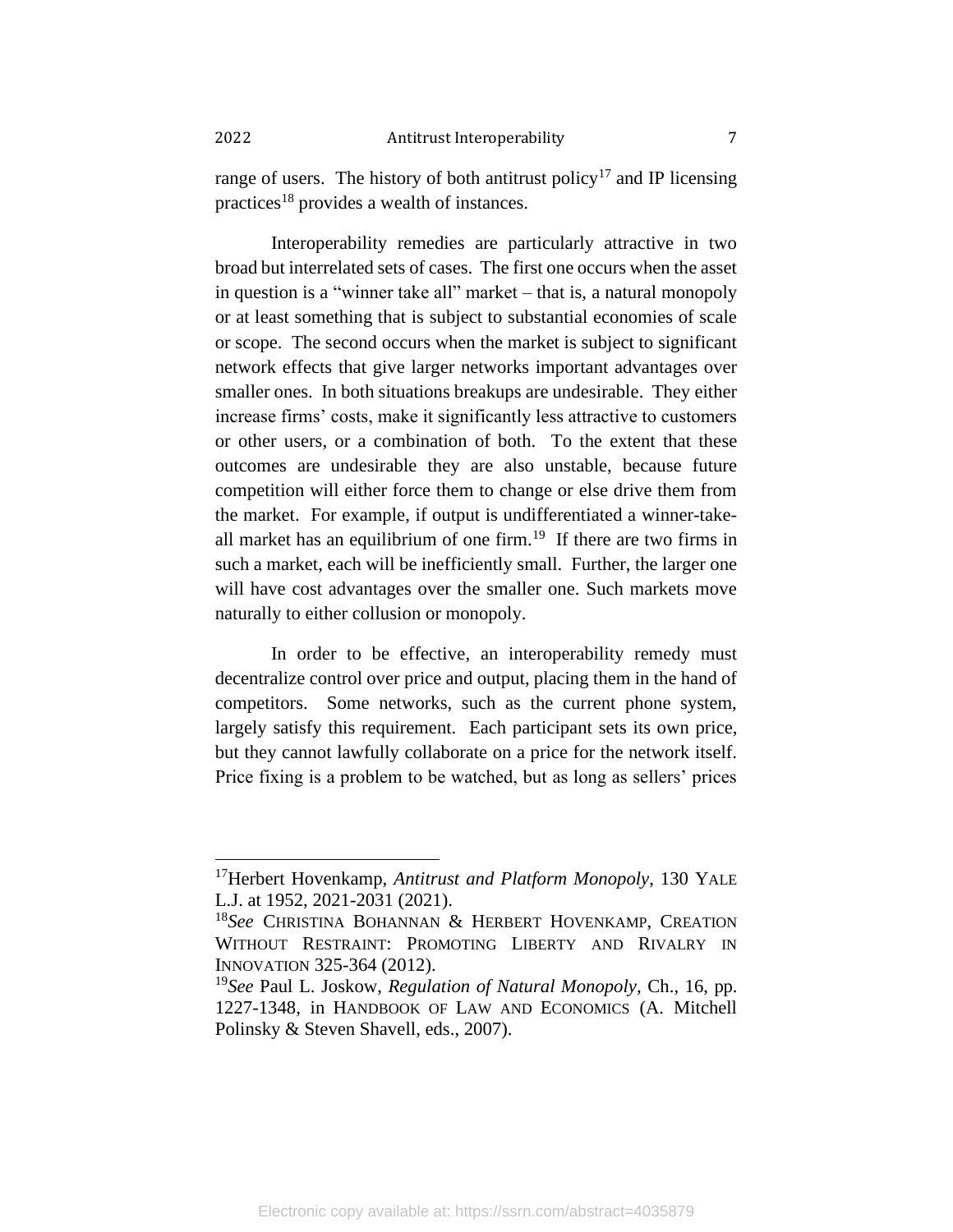are individually set the incentive is not obviously greater than it is in any market.

Some networks are dominated, in the sense that a single firm owns or operates it and everyone else is a mere licensee or customer. This can lead to serious problems, as the Ninth Circuit's decision in Alaska Airlines, Inc. v. United Airlines, Inc.<sup>20</sup> illustrates. The networks in that case were privately operated airline scheduling systems that made reservations for numerous airlines. American Airlines operated SABRE, the largest system. United Airlines operated Apollo, which was smaller. $21$  While these systems were networks, they were "dominated" networks in the sense that for each of them a single large firm owned the network and made all of the relevant decisions about network access and pricing, although no one alleged that the system set the ticket prices of the airlines themselves. The other airlines were licensees rather than managing participants. Alaska Airlines and other smaller carriers brought an antitrust action against the systems, claiming discrimination and exclusion. In rejecting that claim the Ninth Circuit contrasted the case with the Supreme Court's *Terminal Railroad* decision, noting that the railroad terminal network in that case had been controlled by a collaboration of multiple firms. In the present case, by contrast, SABRE and Apollo were controlled by a single firm. As a result, the unilateral refusal to deal standard of §2 of the Sherman Act applied. Under it, the duty to deal is very narrow.<sup>22</sup>

The Supreme Court's 1912 decision in United States v. Terminal Railroad Association, which the *Alaska Airlines* decision

 $20948$  F.2d 536 (9<sup>th</sup> Cir. 1991).

<sup>21</sup>*Id*. at 538.

<sup>22</sup>*Id*. at 542, citing Phillip Areeda, *Essential Facilities: An Epithet in Need of Limiting Principles*, 58 ANTITRUST L.J. 841 (1990). The court also dismissed as irrelevant antitrust cases requiring dealing in regulated industries, such as Otter Rail Power Co. v. United States, 410 U.S. 366 (1973); and MCI Communications Co. v. AT&T, 708 F.2d 1081 (9th Cir. 1983).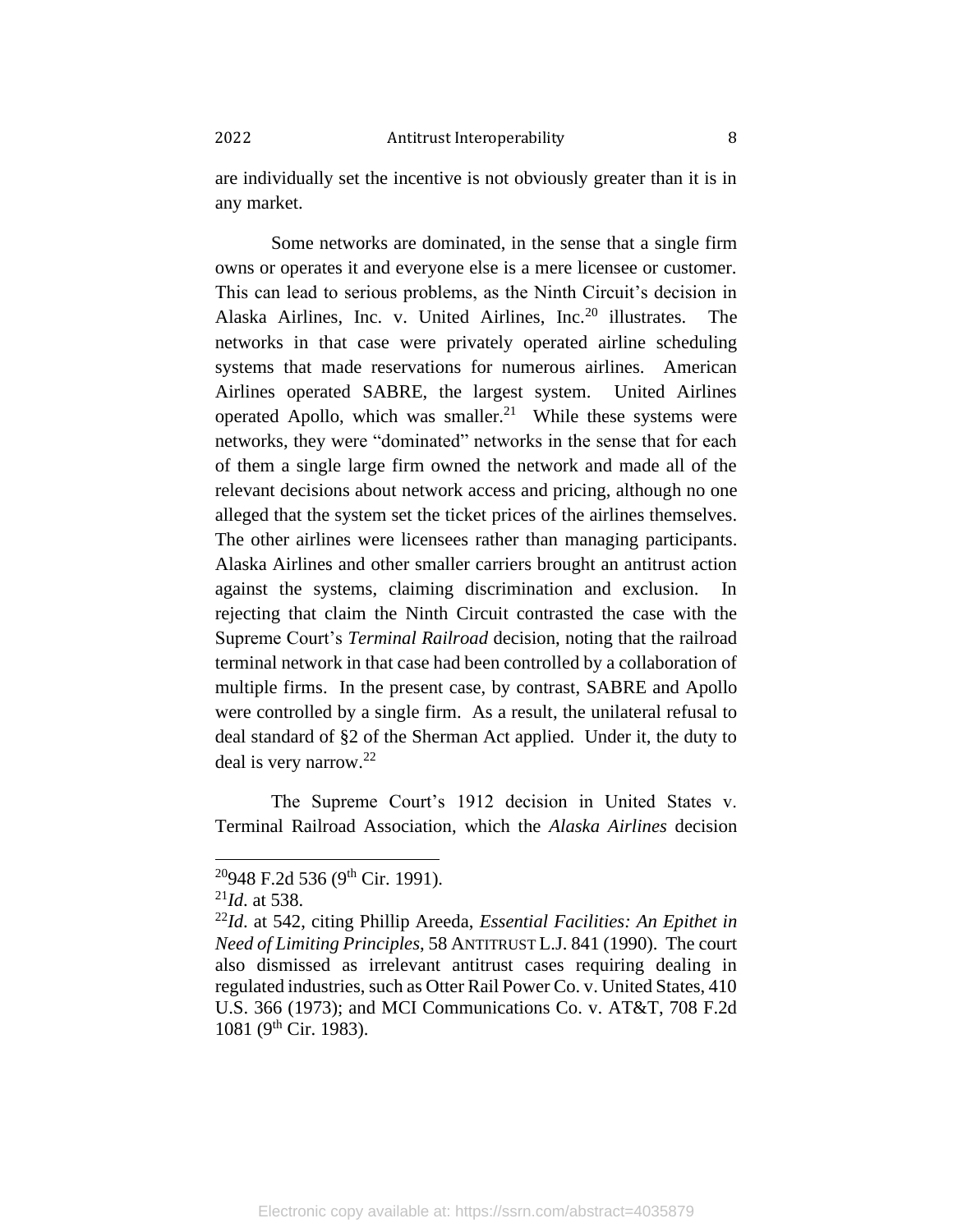distinguished, came in an action brought by the government against a corporation controlled by a group of market participants, including railroads, bridges across the Mississippi River, and various loading and cargo storage and transfer facilities.<sup>23</sup> The Association was a holding company, formed by purchasing the shares or in a few cases the assets of these various entities. $24$  The resulting network of facilities was a bottleneck through which east-west traffic at that point of the Mississippi River had to pass. While 24 railroads converged on the Mississippi River at Saint Louis, none passed across. Roughly half were on the west and the others on the east.<sup>25</sup> The association's intent was apparently to use that network to create a monopoly of traffic passing across the river.

Having found a Sherman Act violation, the Court approved an order requiring the operators of the association to act as an "impartial agent" for every railroad line that was compelled to use the facilities.<sup>26</sup> Under that decree the defendant was required to approve the admission to the venture "of any existing or future railroad to joint ownership and control of the combined terminal properties" so as to place it "upon a plane of equality" with the original venture participants. In addition, if an outsider railroad preferred not to become a member, the defendant association was required to permit it to use the facilities "upon such just and reasonable terms and regulations" as would place it "upon as nearly an equal plane as may be with respect to expenses and charges as that occupied by the proprietary companies."<sup>27</sup> Further, if any dispute about participation among the parties or with outsiders should arise, they would be referred to the federal district court.<sup>28</sup> The Court

<sup>&</sup>lt;sup>23</sup>United States v. Terminal R.R. Assn. of St. Louis, 224 U.S. 383 (1912).

<sup>24</sup>*See Id*. at 393-394 (describing many of the stock and asset transactions).

<sup>25</sup> *Id*. at 395.

<sup>26</sup>*Id*. at 410.

<sup>27</sup>*Ibid*.

 $28$ Ibid.: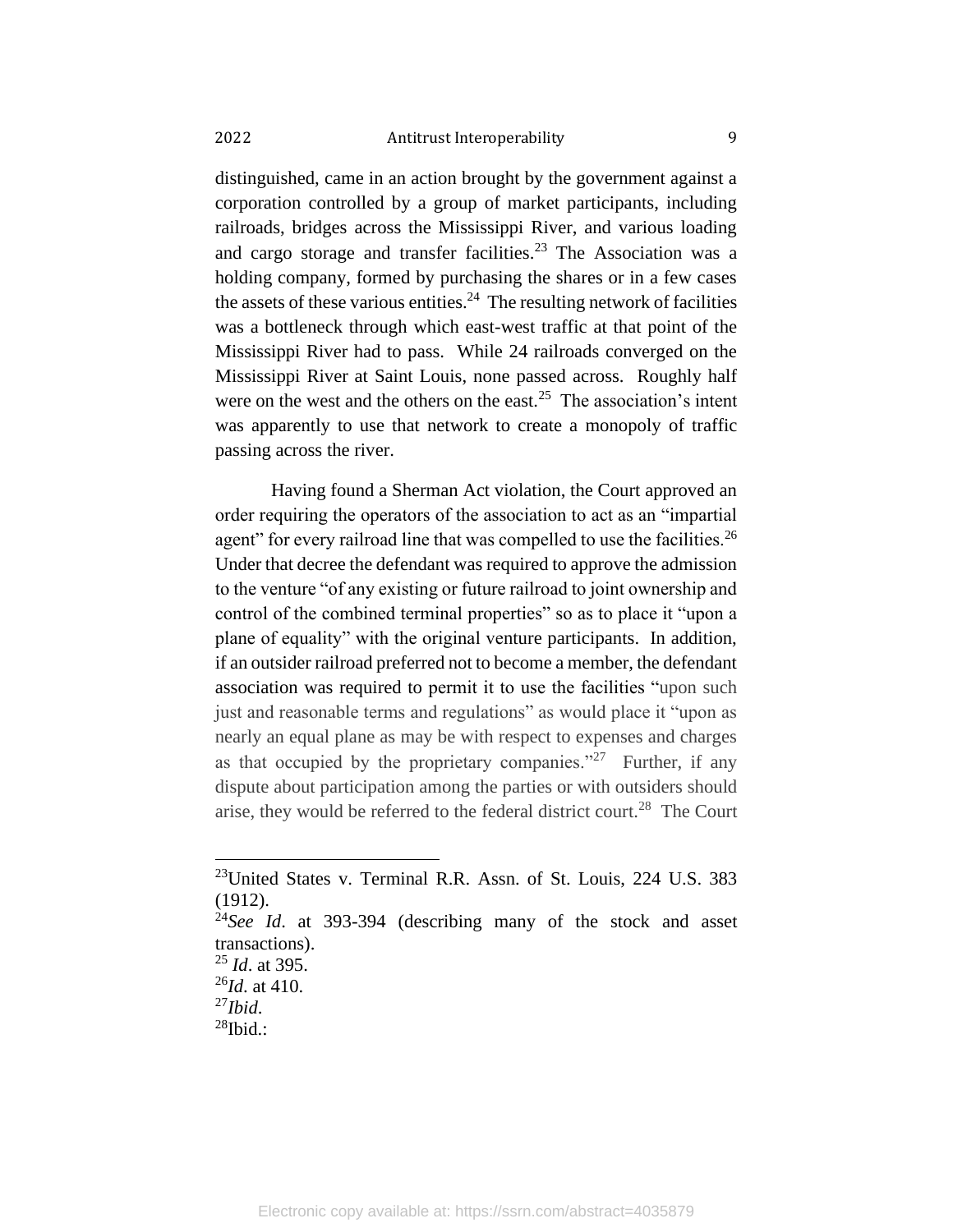did not order a breakup of the company, but did require that if the parties were unable to come to agreements in accordance with the decree the Court would consider a plan of dissolution.<sup>29</sup>

In contrast to the *Terminal Railroad* case, the *Alaska Airlines* decision gives us the worst of two worlds. First, as networks of multiple airlines, the reservation systems had whatever market power an aggregation of providers might acquire. For many networks this could be the entire market. Second, because the networks were controlled by a single firm, prices and terms were set unilaterally and thus were not reachable under the more aggressive price fixing and exclusionary practice provisions of §1 of the Sherman Act.

By holding up *Terminal Railroad* as a counterexample, the court was in fact making an important suggestion about effective remedies: networks of active market participants can be made to operate more competitively if decision making power is distributed over all or at least a significant subset of participants. A well designed interoperability remedy will enable a market to take full advantage of the economies that a particular asset's size and shape provide, while yet inducing competition within the network. SABRE could just as easily have been organized as a cooperative venture among the participating airlines.

Costs that decline as output increases can often serve to make breakups undesirable. Once the firm is broken into two or more pieces each will have higher costs. Further, if these economies of scale are substantial the resulting breakup will not be stable. Eventually one firm will come to dominate over the others and the market will once

<sup>29</sup>*Id*. at 412.

Sixth. By providing that any disagreement between any company applying to become a joint owner or user, as herein provided for, and the terminal or proprietary companies, which shall arise after a final decree in this cause, may be submitted to the district court, upon a petition filed in this cause, subject to review by appeal in the usual manner.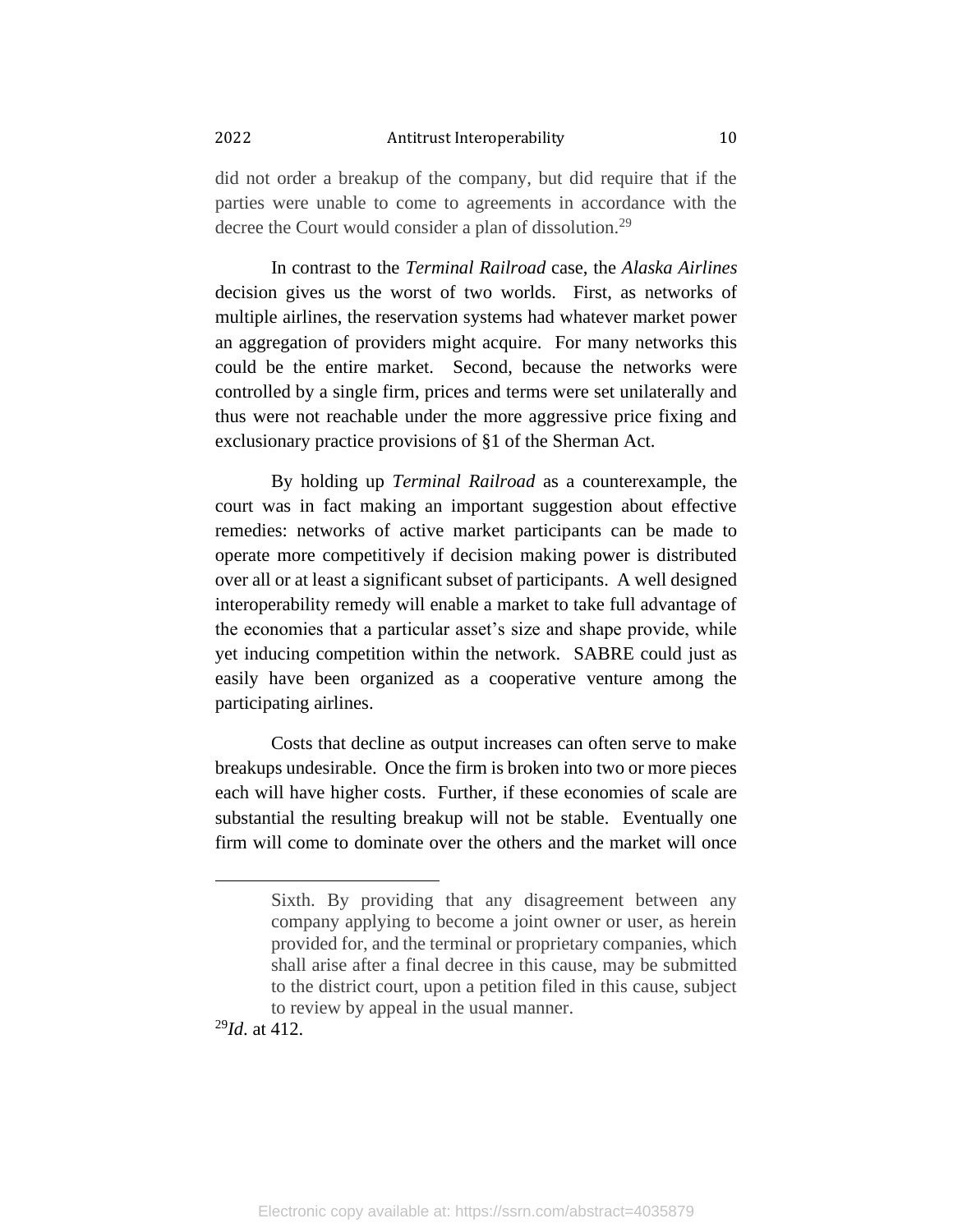again return to monopoly status, perhaps through bankruptcy, perhaps by merger, or perhaps by collusion.<sup>30</sup>

To illustrate, suppose that a firm's costs decline as output decreases up to the point that it produces 100 units at a cost of \$1. For any smaller output costs would be proportionately higher. Further, total market demand at a price of \$1 or a little higher is 90 units. That indicates that this firm is a natural monopoly, or "winner-take-all" market. Left to its own choices it would maximize its profits by reducing output to some lower level, say, 70 units, and charging a higher price, say \$1.60. If a structural antitrust decree broke this firm into two halves, however, its costs would be significantly higher. The firm's post-breakup "competitive" price might very well be higher and output lower than its pre-breakup "monopoly" price. In that case, not only will consumers and input suppliers such as labor be harmed, but the situation will not be sustainable in the long run.

Suppose, however, that this particular asset could be shared among several firms who could aggregate its scale economies by operating it jointly. That is, the system would retain its dominant structure but be operated competitively by a large number of firms. If these firms behaved competitively, they would share this facility and compete all the way up to the point that the plant's capacity was exhausted or the market saturated. Indeed, that structure could yield the optimal regulatory goal of performance that mimics a competitive market but in the context of a monopoly asset. The structure would be preferable to the one that Harold Demsetz famously proposed, which was that multiple firms bid against each other to operate a natural monopoly utility.<sup>31</sup> In Demsetz' model a single winning bidder won the right to operate the utility by bidding the competitive price. By contrast, under the interoperability approach a number of firms operate the asset jointly, and the antitrust laws govern their pricing and output

<sup>30</sup>*See* Joskow, *supra* note \_\_.

<sup>31</sup>Harold Demsetz, *Why Regulate Utilities?*, 11 J. L. & ECON. 55 (1968).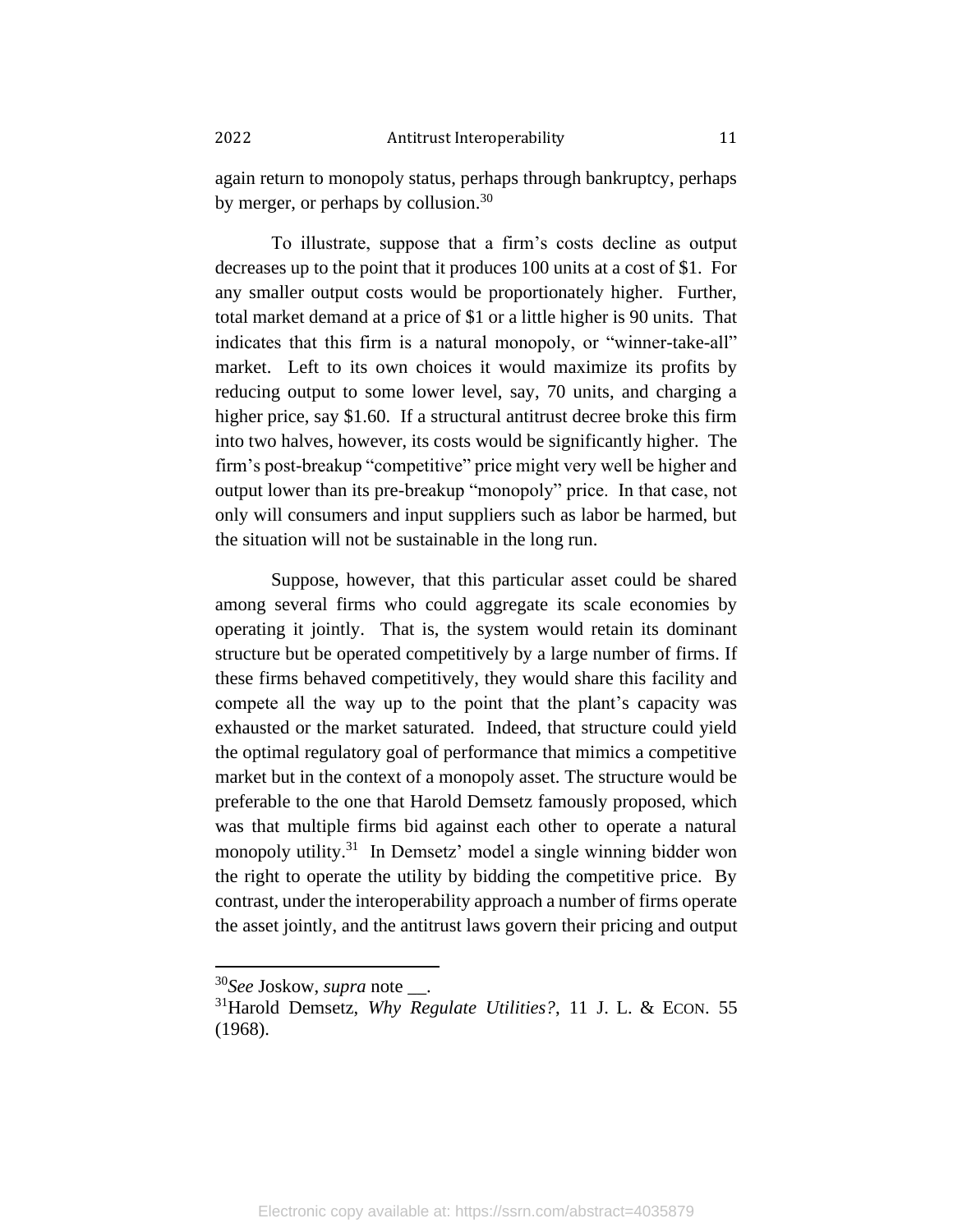selection behavior, as in the phone system. How often such an outcome is realistically available is yet to be determined, but it certainly could be generated much more frequently than it is currently.

The important underlying principle is that economies of scale, or the extreme situation of winner-take-all status, are things that attach to productive *assets*, not to firms as such. So the antitrust trick is to compel the existence of multiple participating firms, not to create multiple competing assets.

The problem of network effects is closely related to natural monopoly, but where the economies of scale attach to consumption rather than production. The network is more valuable as it has more users. If a network is subject to "indirect" network effects as well, it becomes more valuable to one side as it has more participants on the other side, and vice-versa. For example, Uber becomes more valuable as it has more drivers providing rides, but it will obtain more drivers by having more passengers. As a result, growth on the two sides is mutually supporting and gives a larger network a distinct advantage over a smaller one. The same thing is true of Facebook and other social networking sites. The gold standard in networks is the global telephone system in which nearly everyone can talk to nearly everyone else. Any "breakup" that created two or more networks such that members of one network could not communicate with members of the other would be much less valuable. In such cases simply breaking up the network can pose debilitating social costs, perhaps even making the network nonviable. In sum, what the telephone system needed for effective competition was multiple firms acting as decision makers, not multiple networks, and very likely not Demsetz' idea that multiple firms should bid against one another for sole control of the network. That was the genius of the antitrust consent decree that restructured the telephone industry.

Networks can often be shared in ways that brick-and-mortar plants and stores cannot because the digital conduits that bind the members together leave room for much greater operational flexibility.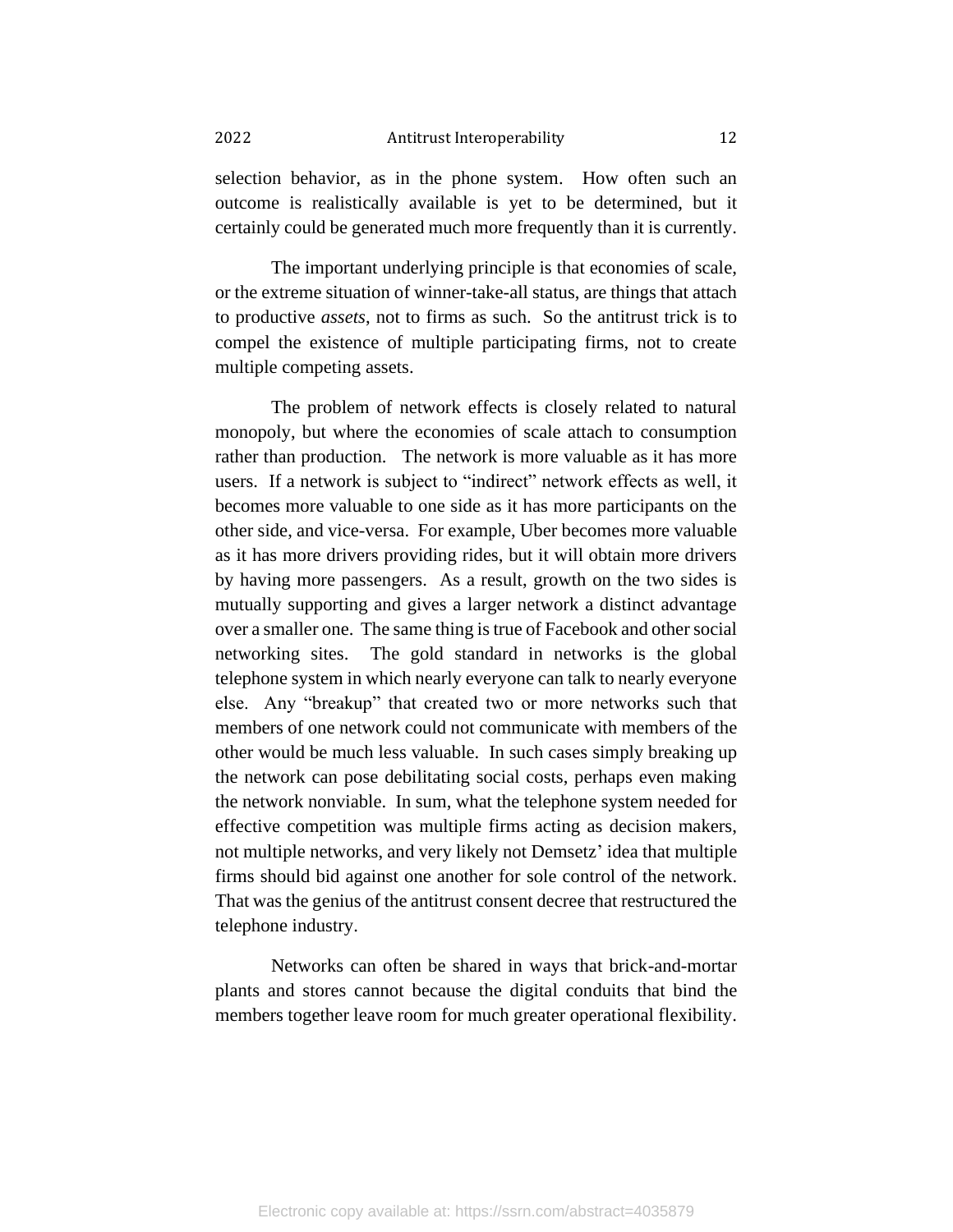Once again, the telephone network offers an example where literally thousands of firms can participate, offering telecommunications services of various sorts, devices, and collateral services, but all on an interconnected network. So the real question is whether the experience of the telephone network can be duplicated in other settings. The answer is maybe, and perhaps often, although some creative variations will have to be tried.

Often the historical development of a network explains why it is dominant or collaborative. The original telephone system emanated from a single dominant firm,  $AT&T.^{32}$  By contrast, the Chicago Board of Trade,<sup>33</sup> which was a marketing commons, and the Associated Press,<sup>34</sup> a news sharing wire service of newspapers, were structured from the beginning as collaborations of multiple firms. In general, if a market has a dominant firm at the time of a network's formation that firm will prefer a dominated network, as AT&T did prior to the breakup. If it does not, then the network that emerges is more likely to be collaborative.<sup>35</sup> For example, the Windows operating system emerged as dominant within Intel-based small computer systems because it was pioneered by a single firm. The Government's antitrust case was provoked by Microsoft's efforts to exclude an unruly web browser, Netscape, that threatened to "commoditize" the operating

 $32$  On the history of the Bell AT&T system and how it related to its competitors and other networks, *see* RICHARD R. JOHN, NETWORK NATION: INVENTING AMERICAN TELECOMMUNICATIONS (2010)

<sup>&</sup>lt;sup>33</sup>Chicago Board of Trade v. United States, 246 U.S. 231 (1918) (upholding as reasonable a price agreement among the trading members of an incorporated market in grains and agricultural products).

 $34$ Associated Press v. United States, 326 U.S. 1 (1945) (striking down discriminatory membership rule imposed by association of newspapers formed to facilitate wire service news sharing).

<sup>35</sup>*See* Michael L. Katz and Carl Shapiro, *Network Externalities, Competition, and Compatibility*, 75 AM.ECON. REV. 424 (1985).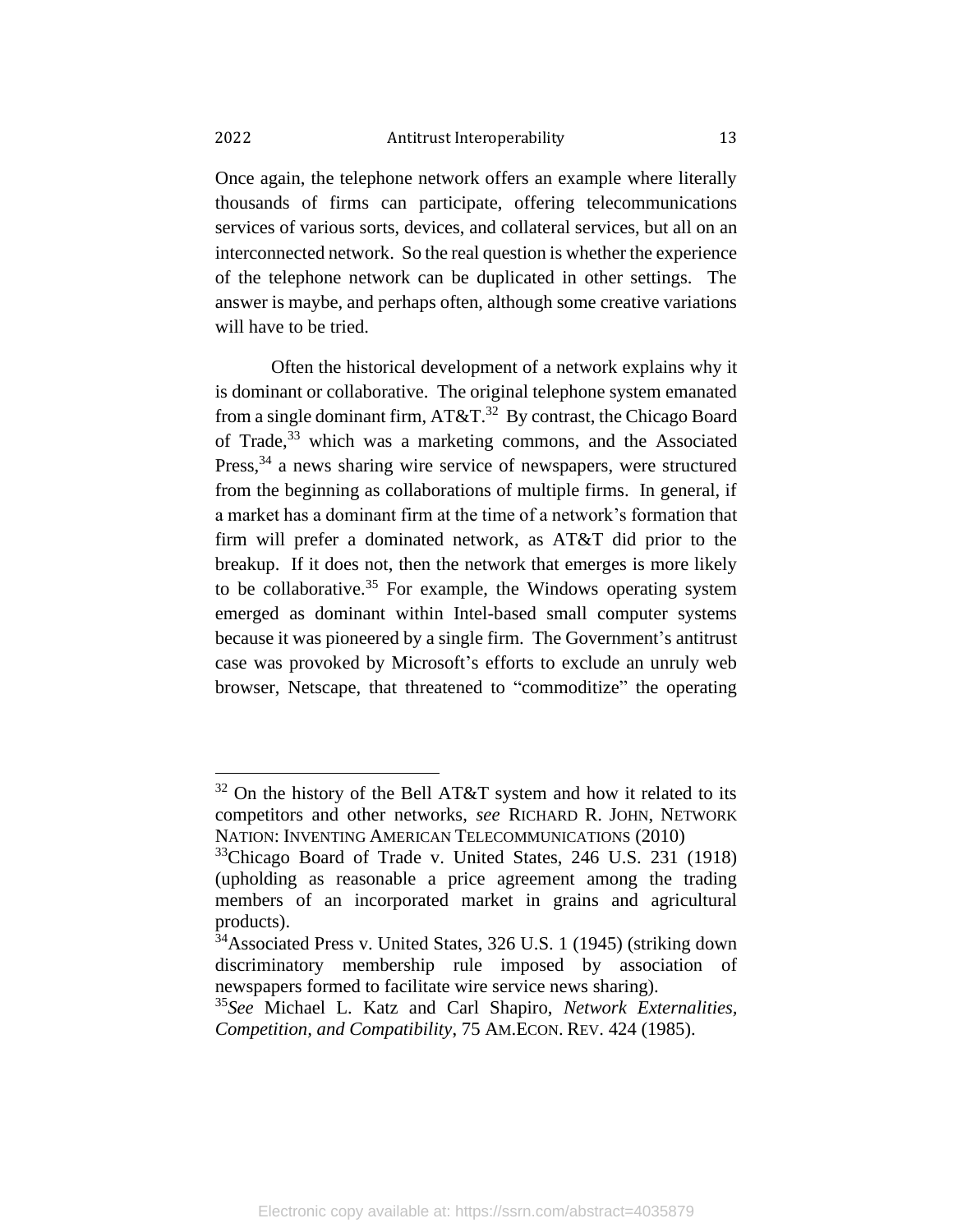system by making the browser compatible across multiple platforms.<sup>36</sup> By contrast, email is just as networked, but it emerged as a collaborative network whose interconnectivity rivals that of the telephone system. Although there are hundreds of email clients, or providers, all of them operate on a system under which anyone who owns an address provided by one client can readily communicate with those using a different client.<sup>37</sup>

# **Designing Interoperability Decrees**

Once an antitrust violation has been proven, the first step in fashioning a remedy is determining the best type, and thus whether an interoperability remedy is even appropriate. "Winner take all" status is important, but it is not necessarily the driving factor. Most assets, including most digital platforms, are not winner-take-all. In most of these, competition is feasible without interoperability.

The principal reason that even platforms with significant network effects are not winner-take-all markets is product differentiation. For example, the United States has hundreds of dating sites and thousands of internet-based subscription periodicals,<sup>38</sup> most of which operate on two-sided platform networks. The competition results from differentiated products that compete on elements other than price. Each dating site or magazine offers a distinctive variation

Electronic copy available at: https://ssrn.com/abstract=4035879

<sup>36</sup>*See* United States v. Microsoft Corp., 1998 WL 614485 (D.D.C. Sep. 14, 1998) (denying Microsoft's motion for summary judgment on federal antitrust claims) at \*4 (describing Bill Gates fear that the Netscape/Java combination threatened to "commoditize" the operating system). The monopolization claims were resolved by the court of appeals in United States v. Microsoft Corp., 253 F.3d 34 (D.C.Cir. 2001).

<sup>37</sup>*See* John Palfrey and Urs Gasser, *Interoperability in Information and Information Systems in the Furtherance of Trade* (NCCR Trade Regulation Working Paper, 2014), available at [https://papers.ssrn.com/sol3/papers.cfm?abstract\\_id=2192651.](https://papers.ssrn.com/sol3/papers.cfm?abstract_id=2192651)

<sup>&</sup>lt;sup>38</sup>For example, Zinio, a seller of digital magazines, lists more than 6000 digital magazines published worldwide. See *Zinio.com*.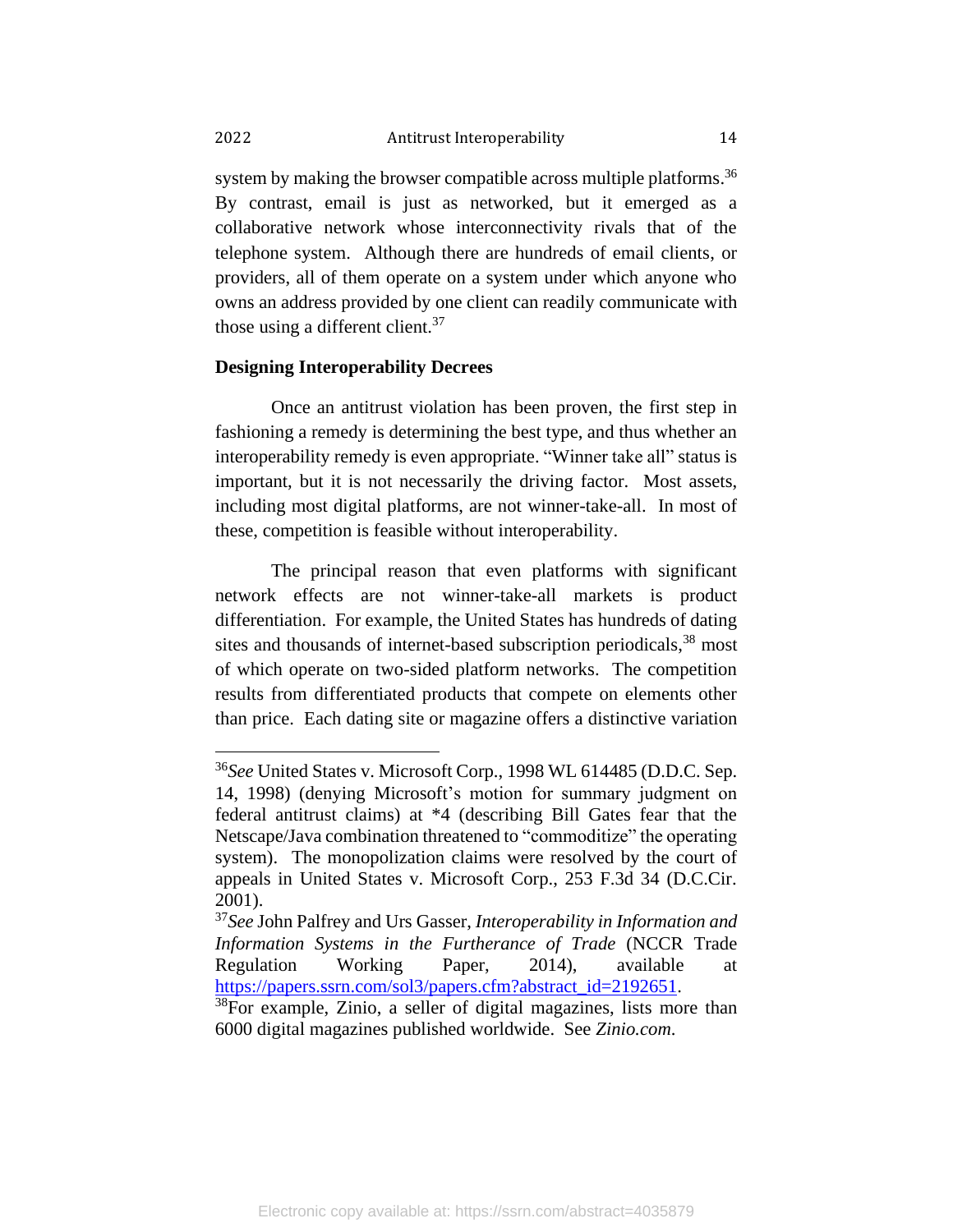of its particular product.<sup>39</sup> Very likely the world will always accommodate multiple social networking products including Facebook, Instagram, Twitter, TikTok, Reddit, Snapchat, LinkedIn, and others. While all of these benefit from network externalities and thus larger size, they are significantly different from one another and appeal to different audiences. The fact that most of them are free to users serves to enhance the extent of nonprice competition, because price is not a factor. Size certainly confers network advantages, but in differentiated markets there is almost always room for unique alternatives.

As a result, broad and mandated interoperability is not always the best remedy, even for digital two-sided platforms. It would not obviously be helpful for a nondominant dating site such as Zoosk. 40 Nor would increase competition among the thousands of magazines and newspapers that publish on digital platforms. In these cases product variety and robust ongoing entry<sup>41</sup> suggest that competition is working quite well. In markets that exhibit significant differentiation but that do have dominant firms, the principal thing impeding new competition is overly lax enforcement of the law against acquisitions or unreasonably exclusionary contract practices.

The fact that Facebook is not necessarily a winner-take-all network does not fully resolve the remedies issue. Indeed, if a network really is winner-take-all, then it would not need exclusionary practices in order to maintain its position. Once it had attained a dominant position it could retain it by simply operating efficiently without significant missteps. Its advantages in structure and membership size would be sufficient to exclude competing firms. On the other hand, networks that are not winner-take-all can maintain dominance only by

<sup>39</sup>*See* Hovenkamp, *Platform Monopoly*, supra note \_\_ at 1996-2001.  $40Z$ oosk.com.

<sup>&</sup>lt;sup>41</sup>*Statista* data show that 60 new magazines entered the U.S. market in 2020. See [https://www.statista.com/statistics/238598/magazine](https://www.statista.com/statistics/238598/magazine-launches-in-the-united-states-by-category/)[launches-in-the-united-states-by-category/.](https://www.statista.com/statistics/238598/magazine-launches-in-the-united-states-by-category/)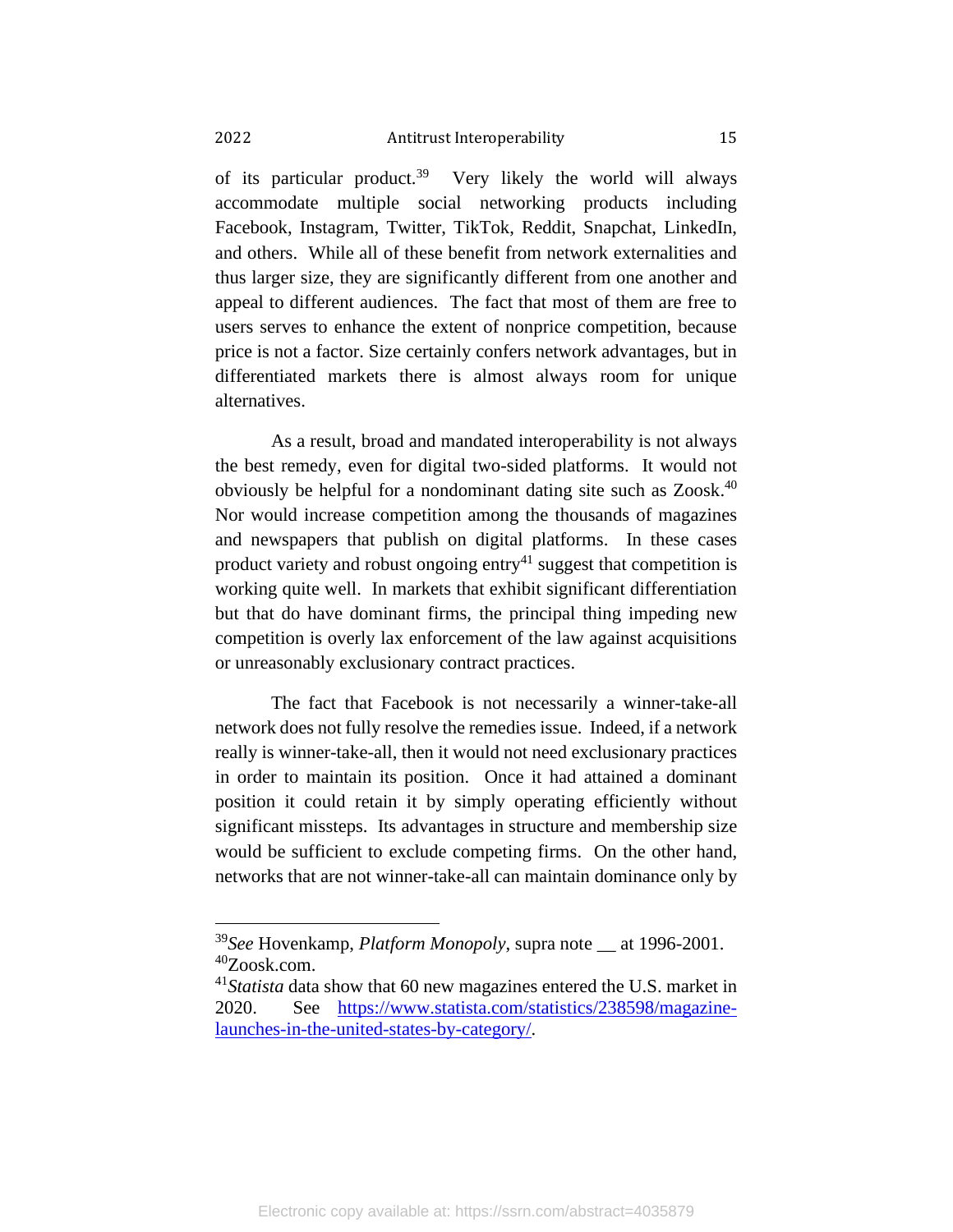engaging in exclusionary practices. Facebook's need to acquire Instagram illustrates the problem. Facebook very likely could not keep Instagram out of the market simply by offering its own services on attractive but sustainable terms.<sup>42</sup>

When a market does contain a dominant firm, however, interoperability as an antitrust remedy can be a way to undo the effects of exclusionary practices, including anticompetitive acquisitions. It is intended to restore competition, which is generally a central goal of an antitrust equity remedy, particularly those that reach beyond a simple injunction. 43

Merger policy today has become focused mainly on collusion or collusion-like behavior rather than exclusion. The fear is that the merger will lead to either a market-wide price increase<sup>44</sup> or else a "unilateral" price increase imposed by the merging firms.<sup>45</sup> Platform acquisitions of upstart rivals need to be addressed more broadly as exclusionary practices, designed to prevent new competition from emerging. The FTC's complaint against Facebook's acquisition of Instagram makes clear that the FTC has gotten this message. At the time of that acquisition Facebook was obsessed with the possibilities that Instagram would turn into a significant rival – a telling indicator that Facebook is *not* a winner-take-all platform. 46 But the Instagram

 $\overline{\phantom{a}}$ .

<sup>42</sup>*See* the summary of the FTC's First Amended Complaint, *infra* note

<sup>43</sup> *E.g*., United States v. Microsoft Corp., 253 F.3d 34, 47 (D.C.Cir. 2001) (noting government's request for remedy that would "restore competitive conditions"); Rambus, Inc. v. FTC, 522 F.3d 456, 462 (D.C. Cir. 2008) (remedy extending beyond an injunction required "stronger proof" that it was necessary to "restore competitive conditions").

<sup>44</sup>*See* United States Department of Justice and Federal Trade Commission, Horizontal Merger Guidelines §7 (coordinated effects), available at [Horizontal Merger Guidelines \(08/19/2010\) \(justice.gov\).](https://www.justice.gov/atr/horizontal-merger-guidelines-08192010) <sup>45</sup>*Id*, §6 (unilateral effects).

 $^{46}$ First Amended Complaint, FTC v. Facebook, Inc., #1:20-cv-3590-JEB (D.D.C. Aug. 19, 2021). See ¶¶1,7, 64 (strategy of preferring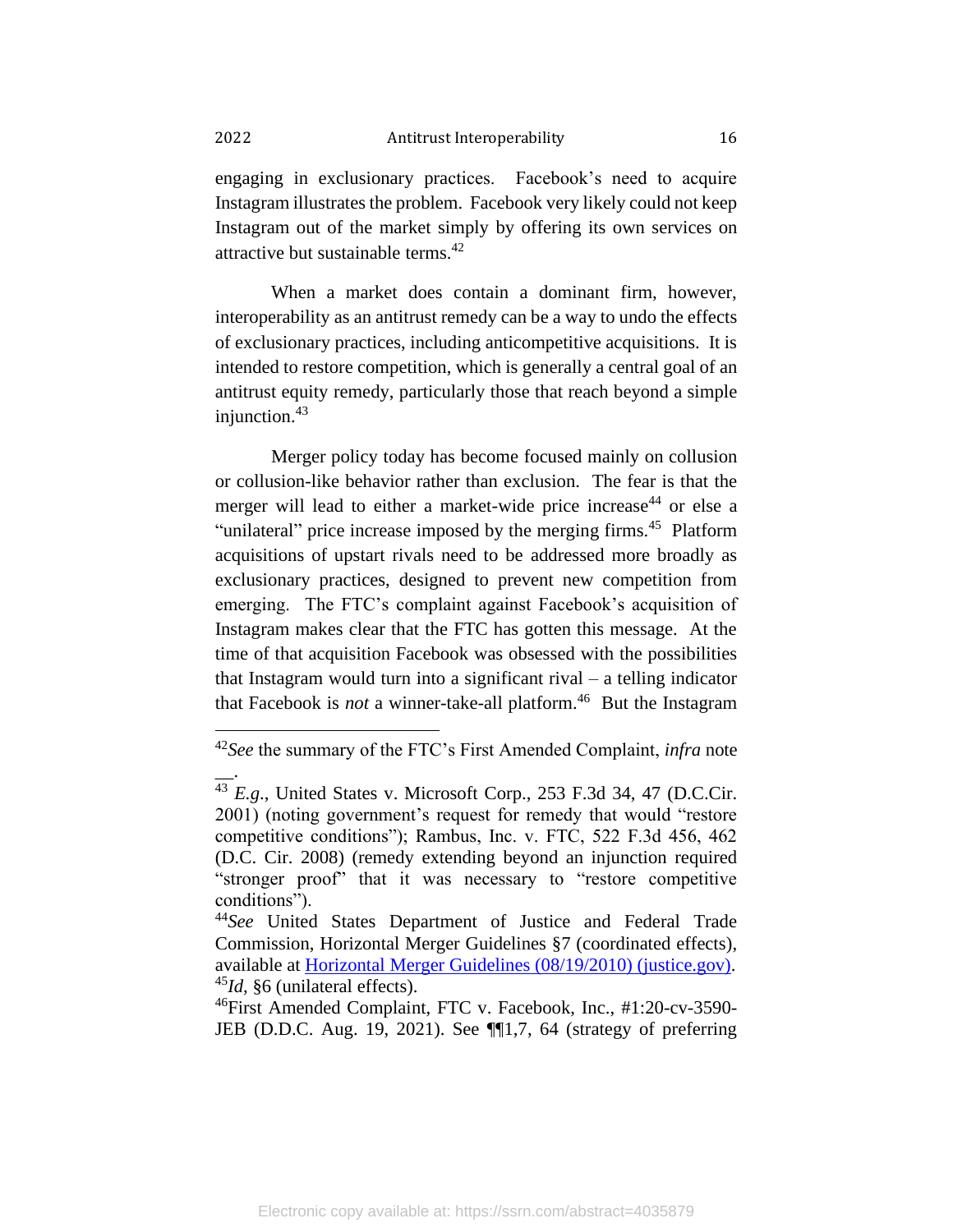case is easy and obvious, particularly in light of several years of hindsight showing that Instagram really did emerge as a significant platform, with about one billion users today. $47$  At the time of the acquisition it had about 30 million users and a "handful" of employees, although it was growing rapidly. 48

Many firms acquired by large digital platforms today are very small, but their systematic acquisition means that those which might have emerged as formidable rivals never will.<sup>49</sup> Evaluating dominant platform acquisitions of nascent rivals should be considered a form of risk management rather than an effort to preclude immediate competitive losses. That would require changing proof burdens to as to disfavor the acquisitions and, where possible, limit them to IP acquisitions of nonexclusive rights.<sup>50</sup> Presumptively there are very likely few situations in which a large multi-offering platform cannot get everything it needs from an acquisition through non-exclusive IP licensing.

acquisition of rivals; ¶¶66, 72 (acquisition strategy vis-à-vis Instagram); ¶¶82-84, 88-90 (Zuckerberg's anxiety about Instagram's rapid growth); ¶86 (acquisition motivated by fear that Apple might otherwise acquire Instagram).

<sup>47</sup>*See* <https://backlinko.com/instagram-users> (early 2022 estimate).

<sup>48</sup>*See* "Facebook Buys Instagram for \$1 Billion," NEW YORK TIMES (April 9, 2012), available at

[https://dealbook.nytimes.com/2012/04/09/facebook-buys-instagram](https://dealbook.nytimes.com/2012/04/09/facebook-buys-instagram-for-1-billion/)[for-1-billion/.](https://dealbook.nytimes.com/2012/04/09/facebook-buys-instagram-for-1-billion/)

<sup>&</sup>lt;sup>49</sup>Wikipedia maintains updated lists of the firms acquired by each of the dominant platforms. *See, e.g*., "List of Mergers and Acquisitions by Meta Platforms," WIKIPEDIA, at

https://en.wikipedia.org/wiki/List of mergers and acquisitions by [Meta\\_Platforms](https://en.wikipedia.org/wiki/List_of_mergers_and_acquisitions_by_Meta_Platforms) (showing 92 acquisitions by Meta alone) (last visited Feb 12, 2022).

<sup>50</sup>*See* Kevin A. Bryan & Erik Hovenkamp, *Antitrust Limits on Startup Acquisitions*, 56 REV. INDUS. ORG. 615 (2020); Kevin A. Bryan & Erik Hovenkamp, *Startup Acquisitions, Error Costs, and Antitrust Policy*, 87 UNIV. CHI. L. REV. 331 (2020).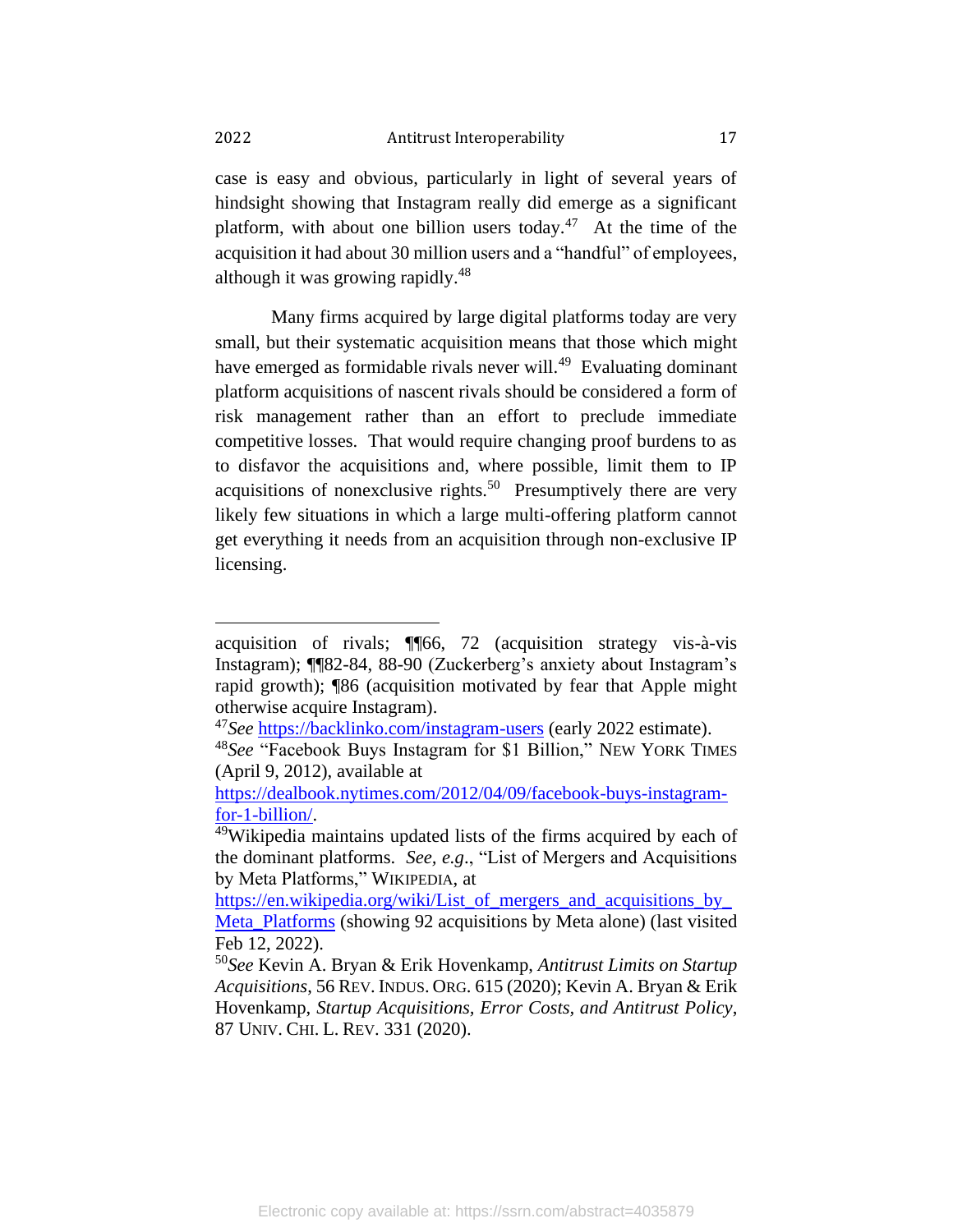Further, "dynamic" interoperability is likely to be an unwieldy solution to a monopoly problem such as the one presented by Facebook. Making data fully interactive in real time could be difficult, given that these sites use different types of data and in different ways. Making such a remedy work is fundamentally an engineering question.

"Static' interoperability, or portability, is more promising. In its opinion sustaining the FTC's monopolization complaint against Facebook, the court cited lack of data portability as a barrier to entry, which it clearly is.<sup>51</sup> As a Facebook user builds up an inventory of messages, photos, videos, contacts, and other content the cost of switching to a different provider is higher. One way to remedy this problem is to require Facebook to keep this data in an accessible format, comprising a package that could be claimed by its owner and transferred to other firms who have set themselves up to take advantage of it. Without a locked-in membership Facebook could be forced to compete more aggressively to hold users' attention. Such a remedy should begin with the premise that the user should have the power to access and transfer his or her own data.

 ${}^{51}$ FTC v. Facebook, Inc., F.Supp.3d , 2022 WL 103308 (D.D.C. Jan. 11, 2022) (summarizing First Amended Complaint as alleging that:

<sup>…</sup> Facebook executives recognized that "one of the most important ways we can make switching costs very high for users - if we are where all users' photos reside, it will be very tough for a user to switch if they can't take those photos and associated data/comments with them." [citing FAC, ¶ 216.] The FTC also notes that "these switching costs can increase over time — a 'ratchet effect' — as each user's collection of content and connections, and investment of effort in building each, continually builds with use of the service." Id.,  $\parallel$  213. Finally, it alleges that Facebook was also well aware of this dynamic, with "a Facebook ordinary course document not[ing] that there are 'many lines of evidence for a substantial ratchet effect' and that ratchet effects 'can confer [a] permanent advantage.' " Id.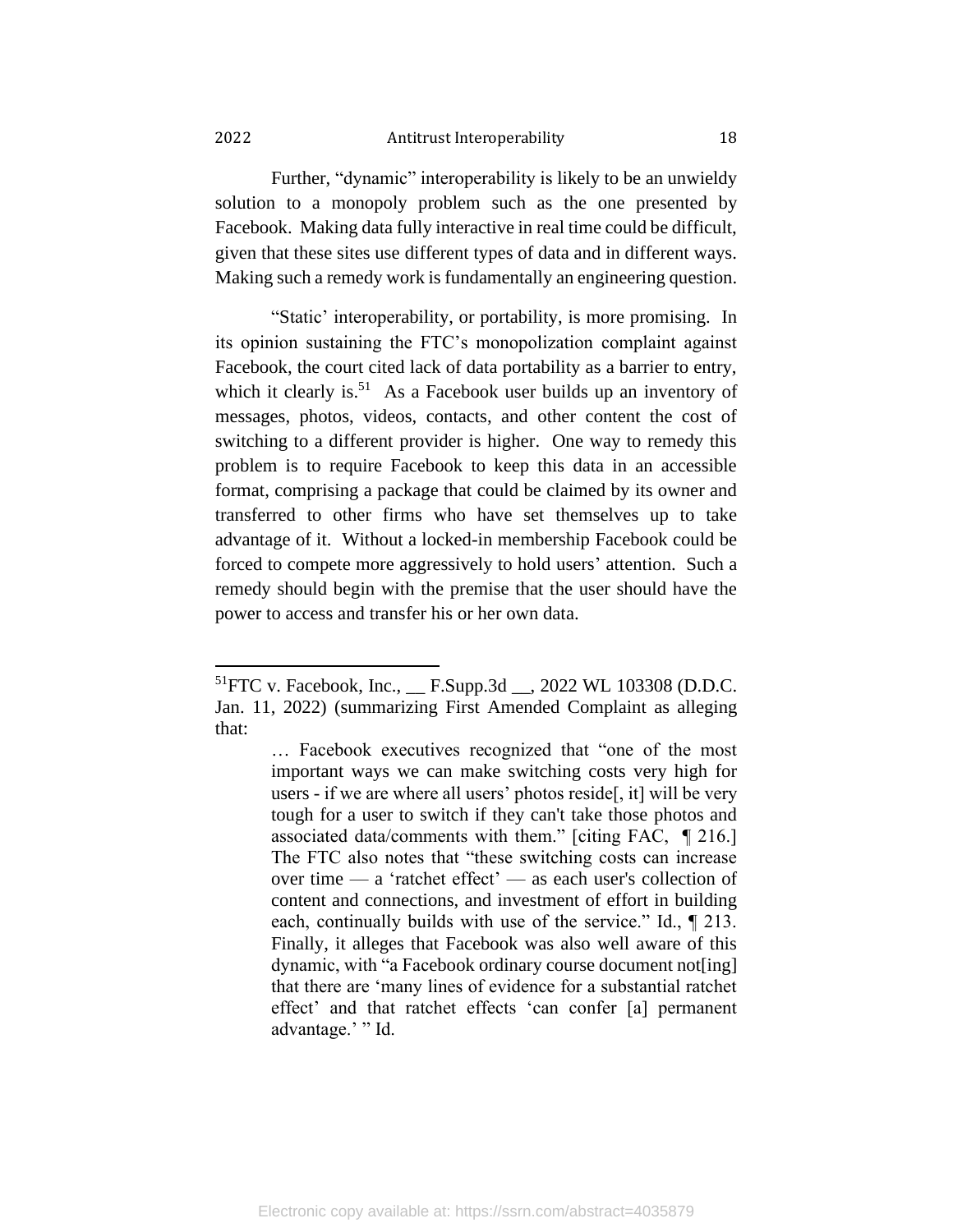Amazon presents its own unique problems. Unlike Meta (Facebook) or Alphabet (Google), much of what Amazon sells is nondigital tactile products. Further, Amazon has evolved into what is effectively a multi-seller marketplace. In fact, the proportion of its sales that represent third parties has risen dramatically and now constitutes more than 55% of its business.<sup>52</sup> Nevertheless, for antitrust purposes Amazon is treated as a single entity. That is, its situation resembles the major airlines in the computer reservation system decision described previously,<sup>53</sup> rather than the one in the *Terminal Railroad* case.<sup>54</sup>

The multi-firm operating structure in the *Terminal Railroad* case had been created voluntarily by the parties prior to the government's suit. There is no good reason that it could not be created by a judicial decree, should a suitable antitrust violation be found. This would require an operational structure in which effective decision making about product selection, pricing and other terms was made by a collaboration of market participants rather than Amazon itself. That could enable Amazon to preserve the advantage that its large platform size gives it, while facilitating internal competition. This would not require a breakup but rather a transfer of decision making authority over product selection, pricing, and related practices to a board of individual partipants in the Amazon marketplace. Treating Amazon's conduct as collaborative rather than unilateral would discipline anticompetitive practices without getting courts involved in presumptively unilateral decision-making about Amazon's product selection process, how it arranges products on Amazon searches, and the like Further a horizontal agreement among multiple firms to

<sup>52</sup>*See* [https://www.statista.com/statistics/259782/third-party-seller](https://www.statista.com/statistics/259782/third-party-seller-share-of-amazon-platform/)[share-of-amazon-platform/](https://www.statista.com/statistics/259782/third-party-seller-share-of-amazon-platform/) (showing increase of paid units sold by third parties on Amazon, rising to 57% in Q42021) (last visited Feb. 15, 2022).

<sup>53</sup>*See* discussion *supra*, text at notes \_\_.

<sup>54</sup>*See* discussion *supra*, text at notes \_\_.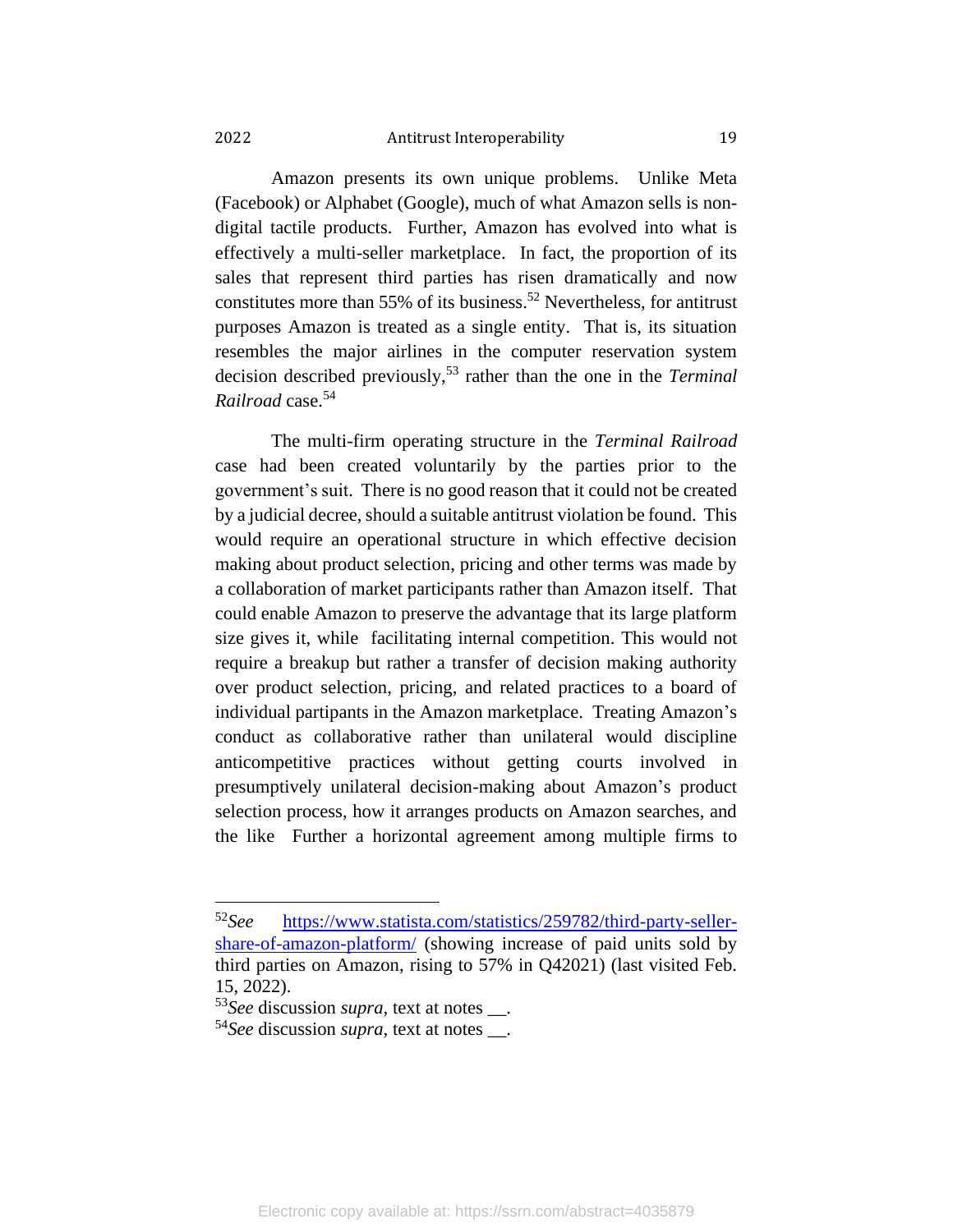engage in a restraint such as a most-favored-nation clause would get much harsher treatment than would purely vertical agreements.<sup>55</sup>

Interoperability decrees can be particularly effective as part of merger remedies, and may be necessary to preserve the viability of spun-off assets. For example, if Facebook should be ordered to spin off Instagram, as the FTC is requesting, data portability between the two could give Instagram a fair chance at competing successfully, assuming that it needs one. In fact, remedies involving IP sharing are well established in merger enforcement.<sup>56</sup>

What would be more unusual would be an order that forced Facebook to share this data with *everyone* as a remedy for a specific merger with a single firm. In its *Facebook* decision the court accepted the FTC's allegation that the high switching costs resulting from Facebook's lock on each user's accumulated data be treated as a barrier to entry, not as a unique problem related to a particular merger. That seems correct, but one important thing about entry barriers is that when they operate at all they operate against everyone, including both established potential rivals and even firms that are not yet in existence. In that case it seems quite appropriate that an interoperability order run not merely in favor of Instagram, but also for all actual and potential rivals that might be in a position to take advantage of it. While this

<sup>55</sup> Such remedies are explored in more detail in Hovenkamp, *Platform Monopoly*, *supra* note \_\_, 2021-2031.

<sup>56</sup>*See* ANTITRUST DIVISION, USDOJ, MERGER REMEDIES MANUAL (Sep. 2020), available at [Justice Department Issues Modernized](https://www.justice.gov/opa/pr/justice-department-issues-modernized-merger-remedies-manual)  [Merger Remedies Manual | OPA | Department of Justice.](https://www.justice.gov/opa/pr/justice-department-issues-modernized-merger-remedies-manual) *See id*. at 6, noting that the divested firm must be given all assets required to be an effective long-term competitor. *See also id*. at 7:

In markets where an installed base of customers is required in order to operate at an effective scale, the divested assets should either convey an installed base of customers to the purchaser or quickly enable the purchaser to obtain an installed customer base.

Further, this may require compulsory licensing of IP rights. *Id*., citing United States v. Nat'l Lead Co., 332 U.S. 319, 348 (1947).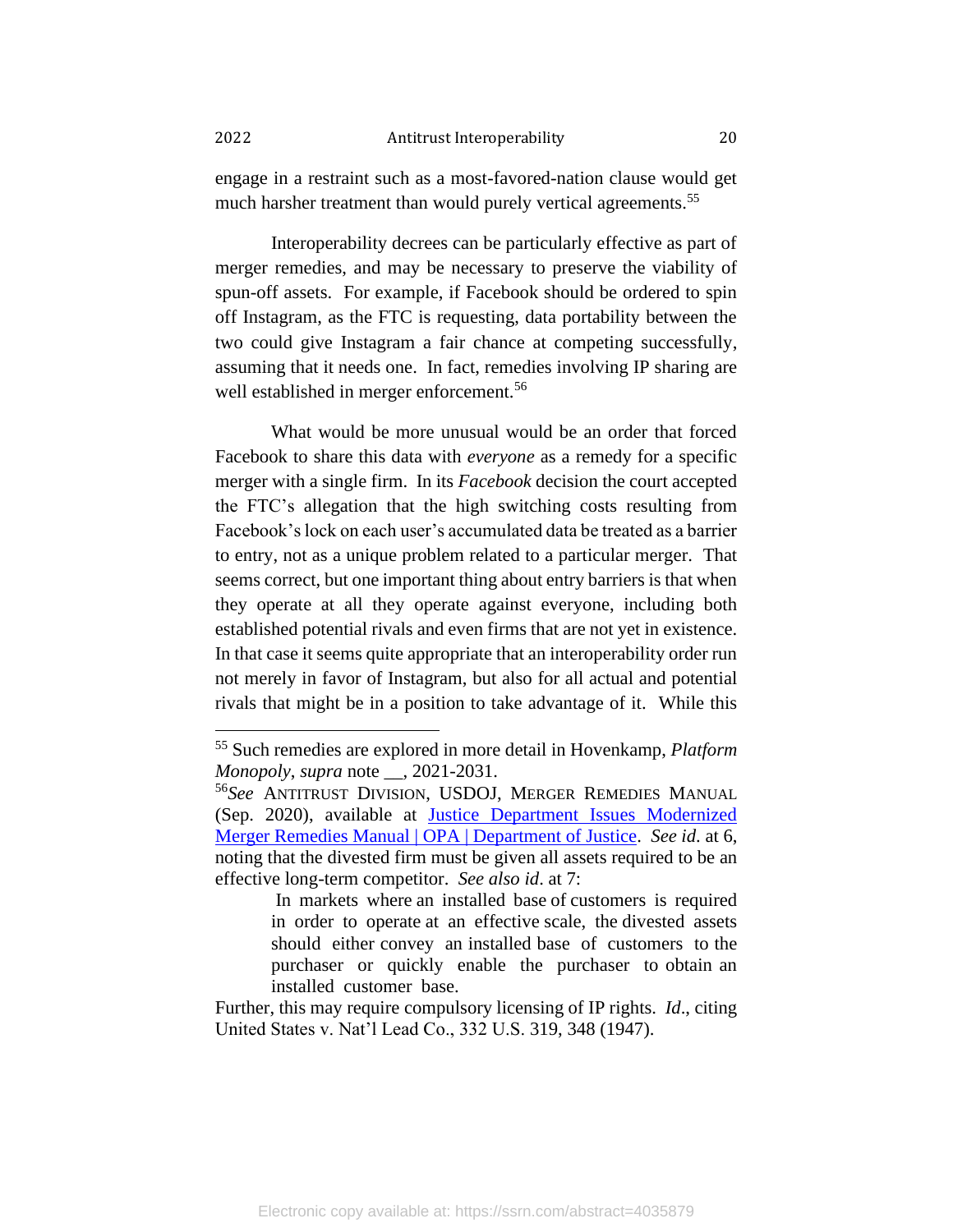might seem like overreaching when given as a remedy for a particular merger, it is clearly not when used as a remedy for monopolization, which is concerned with general market dominance.

Lest such decrees seem excessively regulatory, particularly given the conservative tilt of the current Supreme Court, one should look at the decree that the Court approved in NCAA v. Alston.<sup>57</sup> While the NCAA is an elaborate networked market, the *Alston* decision did not govern network operations. Rather it involved the rules that the NCAA made collaboratively among its members to place limits on the compensation of student athletes. The decree was complex, covering a variety of forms that athlete compensation could take.<sup>58</sup> The Court observed that as of the time of its opinion the district court's decree seemed to be working quite well, without excessive court intervention.<sup>59</sup>

To be sure, we may be understating the difficulty of administering complex interoperability decrees. Michael Kades and Fiona Scott Morton are sufficiently pessimistic that they advocate formation of a technical committee overseen by antitrust enforcers to adopt workable interconnection standards.<sup>60</sup> That seems premature, at least at a time when we do not have a great deal of experience with enforced as opposed to voluntary interoperability. Disputes will certainly arise over issues related to the scope, terms, or prices of sharing. But ordinary bargaining relationships, including arbitration

<sup>57</sup>141 S.Ct. 2141 (2021).

<sup>58</sup> The decree is analyzed in Herbert Hovenkamp, *A Miser's Rule of Reason: Student Athlete Compensation and the Alston Antitrust Case*, ARIZ. L. REV. (2022) (forthcoming), available at [https://papers.ssrn.com/sol3/papers.cfm?abstract\\_id=3879580.](https://papers.ssrn.com/sol3/papers.cfm?abstract_id=3879580) <sup>59</sup>*Id*. at 2163-2165.

<sup>60</sup>Michael Kades and Fiona Scott Morton, *Interoperability as a Competition Remedy for Digital Networks* 3 (Washington Center for Equitable Growth, Sep., 2020), available at [https://equitablegrowth.org/working-papers/interoperability-as-a](https://equitablegrowth.org/working-papers/interoperability-as-a-competition-remedy-for-digital-networks/)[competition-remedy-for-digital-networks/.](https://equitablegrowth.org/working-papers/interoperability-as-a-competition-remedy-for-digital-networks/)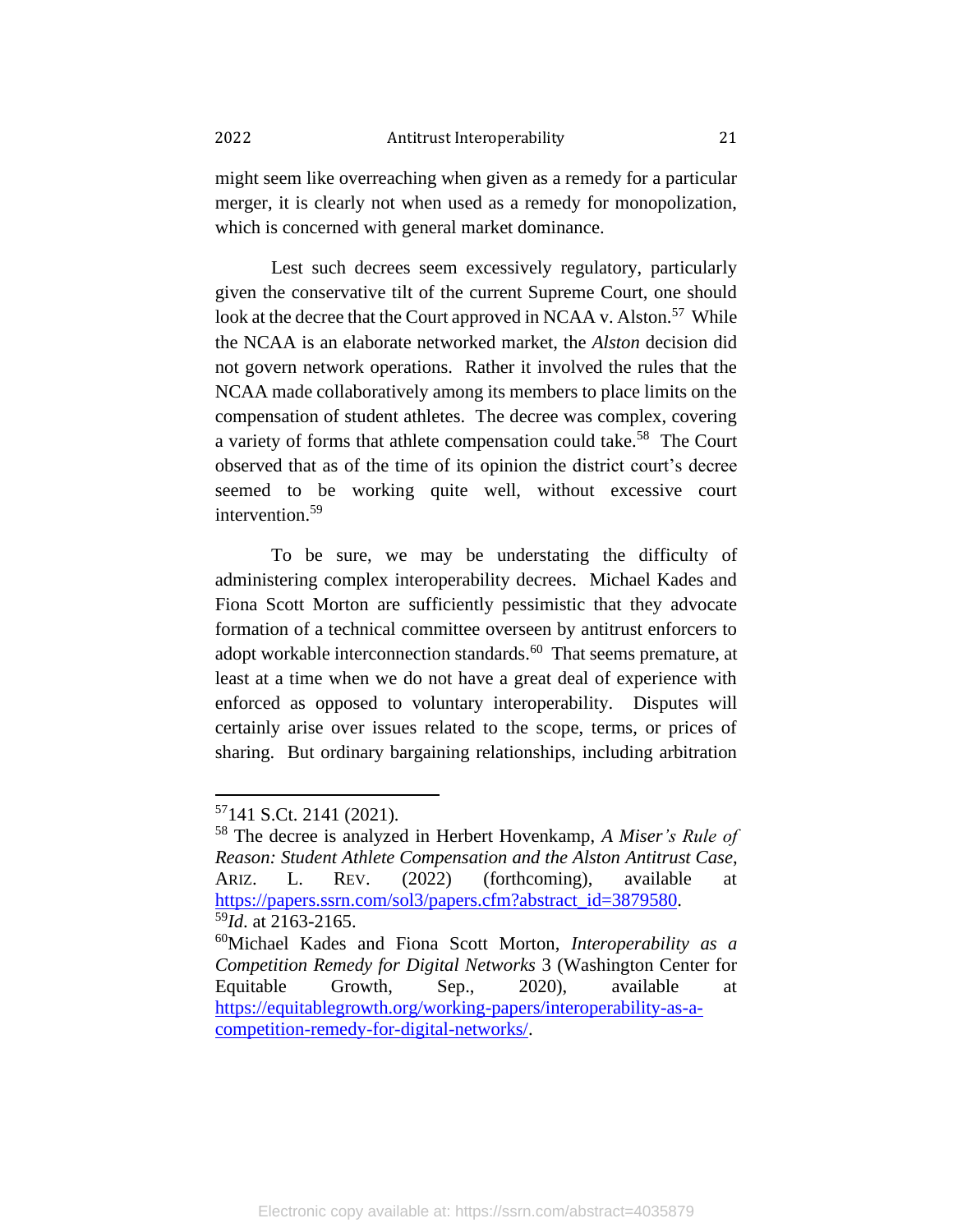or district court intervention in the case of impasse, would be less intrusive. Both the elaborate interconnection agreements contemplated by the 1996 Telecommunications Act and the provisions for FRAND licensing of standard essential patents operate in this fashion. They contemplate private negotiation with judicial intervention only when needed. Another less costly possibility is Agency Guidelines. It bears emphasis, however, that interoperability remedies will require a significant amount of distinct treatment in different industries and even for different individual firms.

As noted previously, if a platform is truly winner-take-all, then the firm who controls it does not need exclusionary practices in order to remain dominant. That does not necessarily mean that it will not use them. Once again, AT&T is an important example of a firm that traditionally was thought to be a natural monopoly, but whose position was challenged by the emergence of wireless technologies.<sup>61</sup> It was actually condemned for unlawful refusals to deal, $62$  which are idiosyncratic because the only violation is the refusal to share the facility. Today it is doubtful that refusal to deal law would reach that far.<sup>63</sup> If it does not and if the firm avoids other unlawful practices, then a legislative solution may be what is required.

While imposed interoperability or restructuring of management are aggressive remedies, it bears emphasize that under current antitrust law they could be imposed by judicial decree only after an antitrust violation has been found. At that point, while the antitrust court's equity powers are broad, the question of prudence remains. For simple anticompetitive contracts or other discrete

<sup>61</sup>*See* discussion *supra*, text at notes \_\_.

 $^{62}$ MCI Communications Co. v. AT&T, 708 F.2d 1081, 1132-1134 (9<sup>th</sup>) Cir. 1983) (AT&T's refusal to permit MCI to interconnect violated antitrust essential facility doctrine).

 $^{63}$ Verizon Comm'ns v. Law Offices of Curtis V. Trinko, LLC, 540 U.S. 398 (2004) (Verizon's disobedience of Communications Act's interconnection requirements not an antitrust violation, although not explicitly overruling *MCI*).